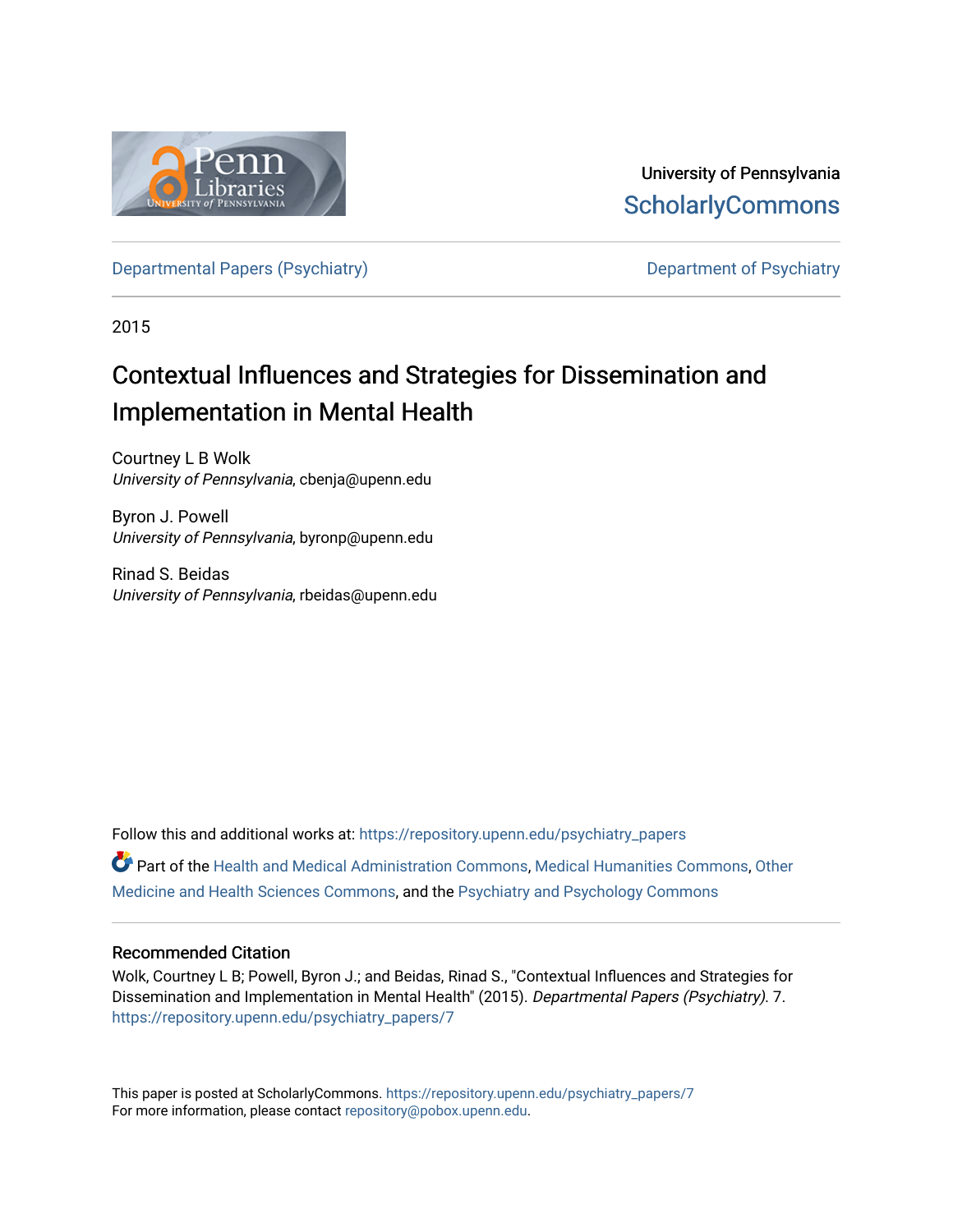### **Abstract**

Implementation science has emerged to bridge the gap between research and practice. A number of conceptual frameworks have been developed to advance implementation research and illuminate the contextual influences that can facilitate or impede the implementation of evidence-based practices. Contextual factors that may be important in the dissemination and implementation of evidence-based practice may occur at the system-, organizational-, and provider-levels. System-level barriers may include external policies, incentives, and peer pressure. Organizational-level factors that are important in implementation include organizational culture and climate and implementation climate. At the individual provider-level, barriers may occur around provider attitudes, knowledge, and self-efficacy. Finally, additional barriers such as client-level that can be used to overcome contextual barriers when attempting to implement evidence-based practices into new settings. Several exemplar implementation strategies are discussed, including the Availability, Responsiveness, and Continuity intervention, Community Development Team model, and Interagency Collaborative Team Model.

#### Keywords

dissemination, implementation, organizational culture and climate, mental health services, implementation strategies

#### **Disciplines**

Health and Medical Administration | Medical Humanities | Other Medicine and Health Sciences | Psychiatry and Psychology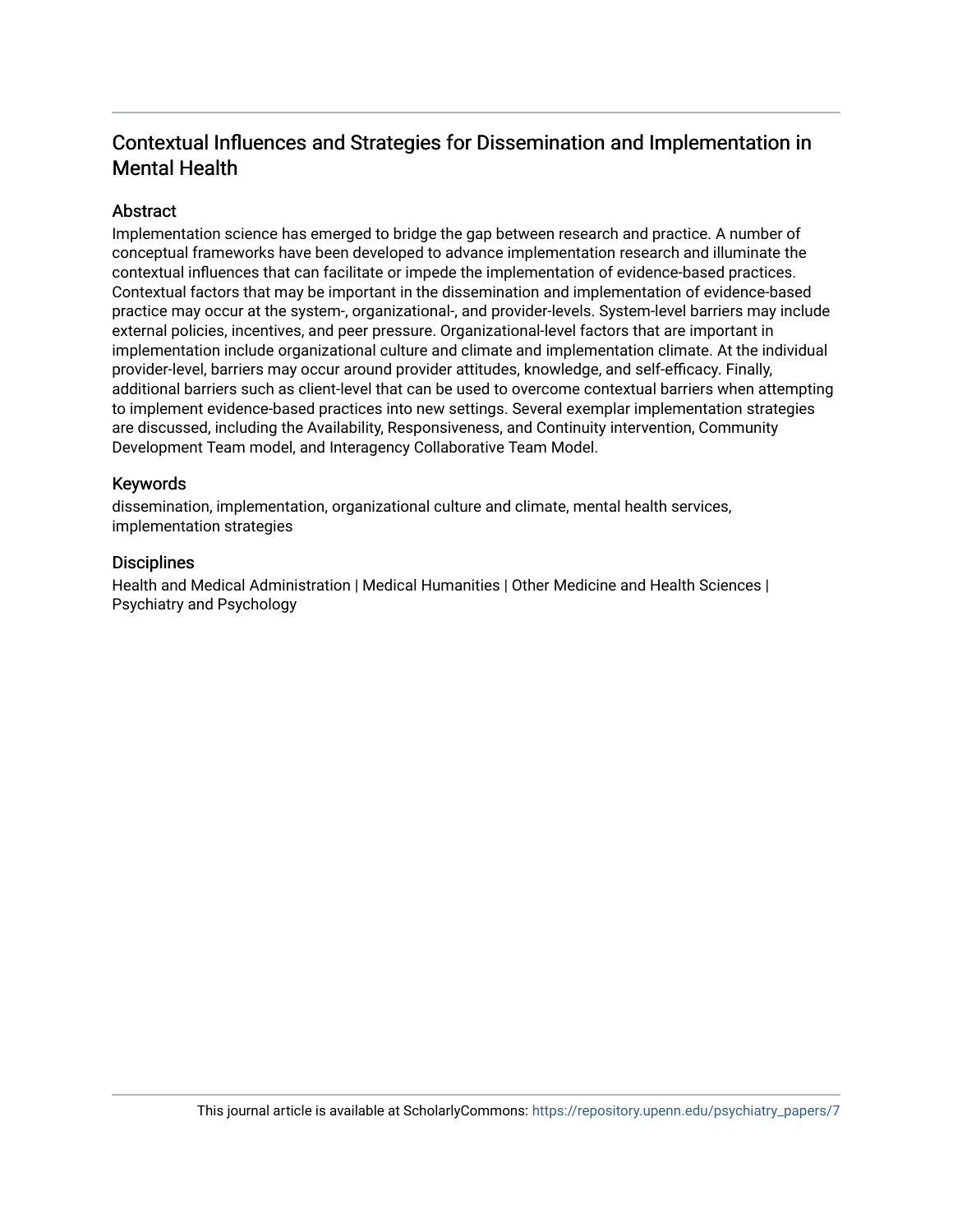# Oxford Handbooks Online

# **Contextual Influences and Strategies for Dissemination and Implementation in Mental Health**

Courtney Benjamin Wolk, Byron J. Powell, and Rinad S. Beidas Subject: Psychology, Clinical Psychology Online Publication Date: Sep 2015 DOI: 10.1093/oxfordhb/9780199935291.013.12

# **Abstract and Keywords**

Implementation science has emerged to bridge the gap between research and practice. A number of conceptual frameworks have been developed to advance implementation research and illuminate the contextual influences that can facilitate or impede the implementation of evidence-based practices. Contextual factors that may be important in the dissemination and implementation of evidence-based practice may occur at the system-, organizational-, and provider-levels. System-level barriers may include external policies, incentives, and peer pressure. Organizational-level factors that are important in implementation include organizational culture and climate and implementation climate. At the individual provider-level, barriers may occur around provider attitudes, knowledge, and self-efficacy. Finally, additional barriers such as client-level factors and characteristics of the intervention itself can exist. Implementation strategies have been developed that can be used to overcome contextual barriers when attempting to implement evidence-based practices into new settings. Several exemplar implementation strategies are discussed, including the Availability, Responsiveness, and Continuity intervention, Community Development Team model, and Interagency Collaborative Team Model.

Keywords: dissemination, implementation, organizational culture and climate, mental health services, implementation strategies

Page 1 of 24

PRINTED FROM OXFORD HANDBOOKS ONLINE (www.oxfordhandbooks.com). (c) Oxford University Press, 2015. All Rights Reserved. Under the terms of the licence agreement, an individual user may print out a PDF of a single chapter of a title in Oxford Handbooks Online for personal use (for details see Privacy Policy).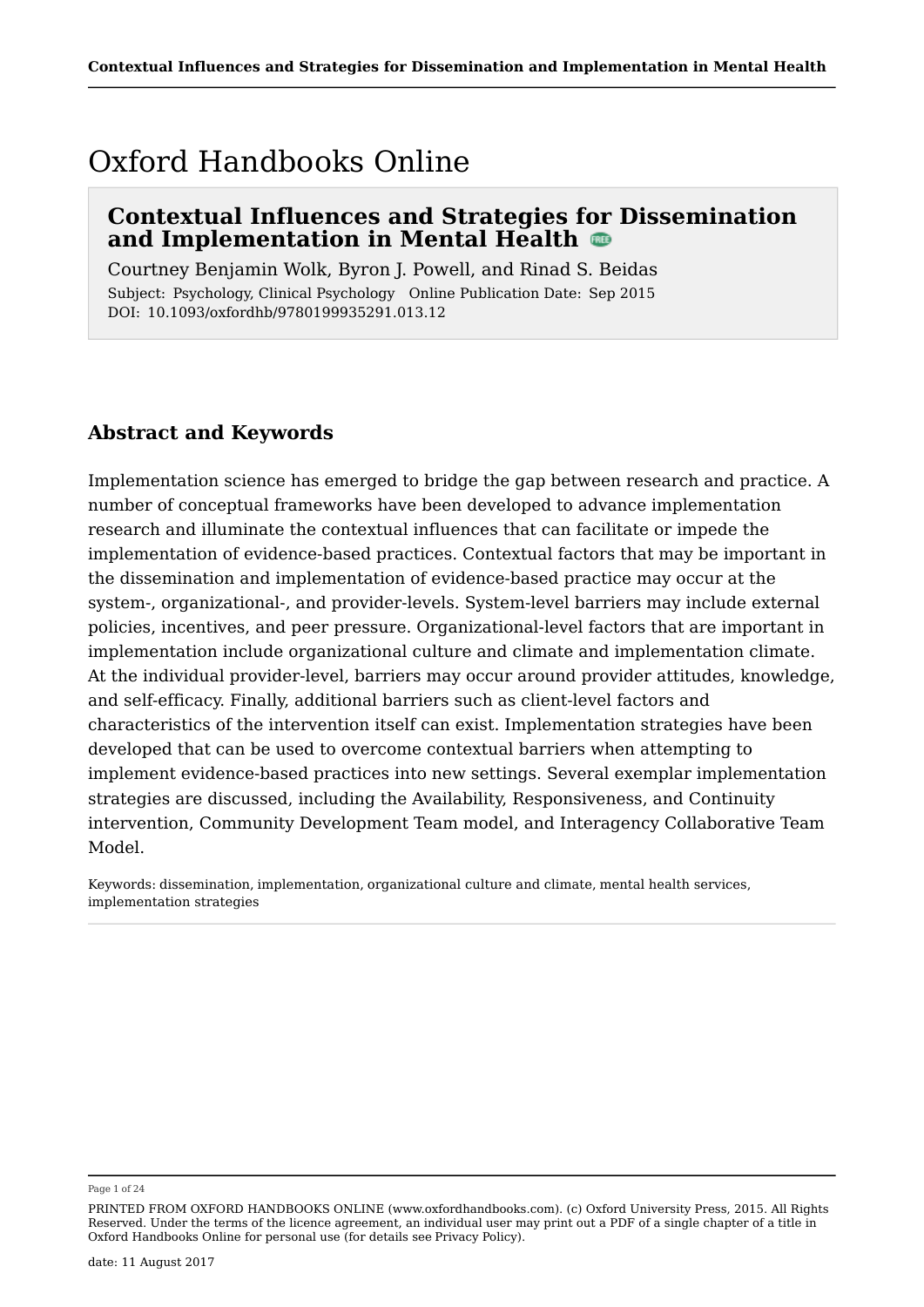# **Introduction**

Evidence-based practices (EBPs) in mental health are specific interventions with demonstrated efficacy based on controlled research with a defined population (Chambless & Hollon, 1998). A wealth of research documents the existence of numerous EBPs in mental health, such as cognitive-behavioral therapy for a variety of client populations and presenting problems (Butler, Chapman, Forman, & Beck, 2006; Chorpita et al., 2011). Nevertheless, most people do not have access to EBPs in their communities (New Freedom Commission on Mental Health, 2003; U.S. Department of Health and Human Services, 1999). Although the need to disseminate and implement EBPs from research to practice settings has been identified (Institute of Medicine, 2001), progress has been slow and previous efforts have had limited success (Stewart & Chambless, 2007; Weissman et al., 2006). The limited efficacy of many dissemination and implementation efforts to date is likely due, at least in part, to a lack of attention paid to contextual factors at the individual, organizational, and system levels that affect the delivery of EBPs in mental health (Aarons, Hurlburt, & Horwitz, 2011; Damschroder et al., 2009). The purpose of this chapter is threefold: to provide a brief introduction to implementation science; to describe the many contextual factors that can facilitate or impede the dissemination and implementation of EBPs; and to provide an overview of some of the implementation strategies that can be used to overcome anticipated barriers to the integration of EBPs into new settings.

# **Brief Introduction to Implementation Science**

Implementation science, "the scientific study of methods to promote the systematic uptake of research findings and other EBPs into routine practice, and, hence, to improve the quality and effectiveness of health services" (Eccles & Mittman, 2006, p. 1), has emerged to bridge the gap between research and practice. Implementation science also recognizes the importance of the study of contextual influences on professional and organizational behavior (Eccles & Mittman, 2006).

# **Guiding Conceptual Frameworks**

Best practice recommendations advocate that investigators conducting implementation research select a framework to guide study design (Proctor, Powell, Baumann, Hamilton, & Santens, 2012). Frameworks have proliferated in the field of implementation science in recent years, and at present there are at least 61 implementation frameworks to choose from (Tabak, Khoong, Chambers, & Brownson, 2012). In this chapter we discuss three conceptual frameworks in some detail. The first is a framework devised by Proctor et al. (2009) that helps to frame the central interventions and outcomes of implementation research. The second and third frameworks are particularly well suited to illuminating

Page 2 of 24

PRINTED FROM OXFORD HANDBOOKS ONLINE (www.oxfordhandbooks.com). (c) Oxford University Press, 2015. All Rights Reserved. Under the terms of the licence agreement, an individual user may print out a PDF of a single chapter of a title in Oxford Handbooks Online for personal use (for details see Privacy Policy).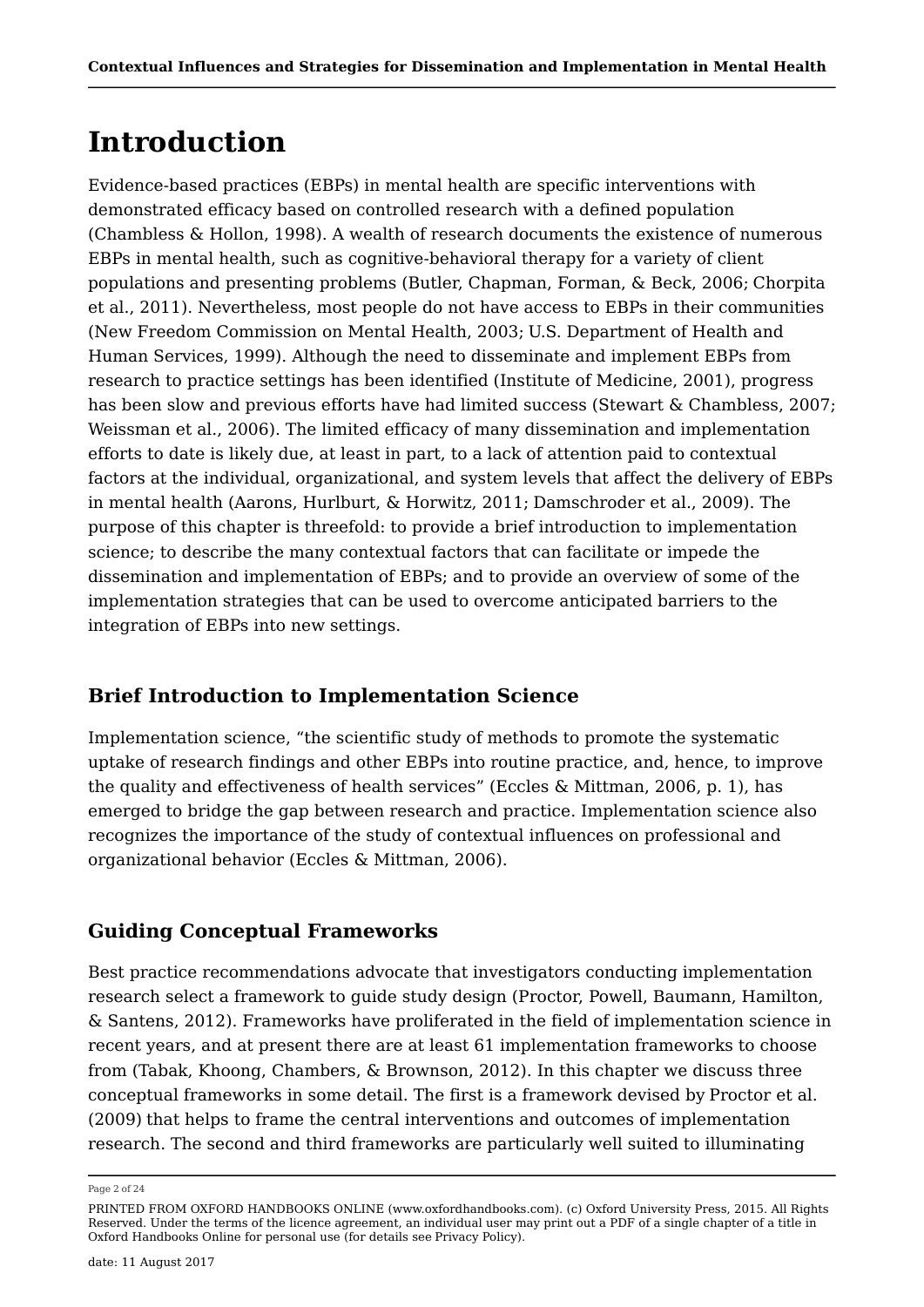the contextual influences that can facilitate or impede the implementation of EBPs (Aarons et al., 2011; Damschroder et al., 2009). (For an in-depth discussion of frameworks, see Chambers [2014]).

### **Conceptual framework of implementation research in mental health.**

Proctor and colleagues (2009) have advanced a conceptual framework for implementation research in mental health. Their framework makes a distinction between two types of intervention: EBPs and the strategies that are used to implement them. Implementation strategies have been defined as the "methods or techniques used to enhance the adoption, implementation, and sustainability of a clinical program or practice" (Proctor, Powell, & McMillen, 2013). The conceptual framework designed by Proctor and colleagues (2009) also distinguishes between three sets of core outcomes: implementation outcomes, service system outcomes, and client outcomes. Implementation outcomes are "the effects of deliberate and purposive actions to implement new treatments, practices, and services" (Proctor et al., 2011, p. 65). Examples of implementation outcomes include acceptability, adoption, appropriateness, feasibility, fidelity, implementation cost, penetration, and sustainment (for more detail, see Proctor & Brownson [2012]; Proctor, Powell, & Feely [2014]; Proctor et al. [2011]). Implementation outcomes can serve as: (a) indicators of implementation success, (b) proximal indicators of implementation processes, and (c) key intermediate outcomes in relation to service system or clinical outcomes in treatment effectiveness and quality of care research (Proctor et al., 2011). Service system outcomes are defined by the quality of care standards set forth by the Institute of Medicine: efficiency, safety, effectiveness, equity, patient-centeredness, and timeliness (Institute of Medicine, 2001). It is assumed that improvements in implementation and service system outcomes ultimately will result in better client outcomes in such areas as level of functioning and symptomology. It would be helpful for every implementation effort to specify the intervention to be implemented, the implementation strategies being employed, and the outcomes that will be assessed. This framework can facilitate that process.

### **Consolidated Framework for Implementation Research.**

In an effort to synthesize the health services implementation literature, Damschroder and colleagues (2009) developed the Consolidated Framework for Implementation Research (CFIR). The CFIR provides "an overarching typology—a list of constructs to promote theory development and verification about what works where and why across multiple contexts" (Damschroder et al., 2009, p. 2). The five major domains of the CFIR are intervention characteristics, the outer setting, the inner setting, characteristics of individuals involved, and the implementation process. Intervention characteristics are the features of an intervention being implemented in a particular setting, and they involve consideration of factors such as the need to adapt an existing intervention to improve fit. The outer setting includes the economic, political, and social context within which an organization exists, including client needs and resources, cosmopolitanism, peer pressure, and external policies and incentives. The inner setting, or organizational-level, includes the structural, political, and cultural processes through which the

Page 3 of 24

PRINTED FROM OXFORD HANDBOOKS ONLINE (www.oxfordhandbooks.com). (c) Oxford University Press, 2015. All Rights Reserved. Under the terms of the licence agreement, an individual user may print out a PDF of a single chapter of a title in Oxford Handbooks Online for personal use (for details see Privacy Policy).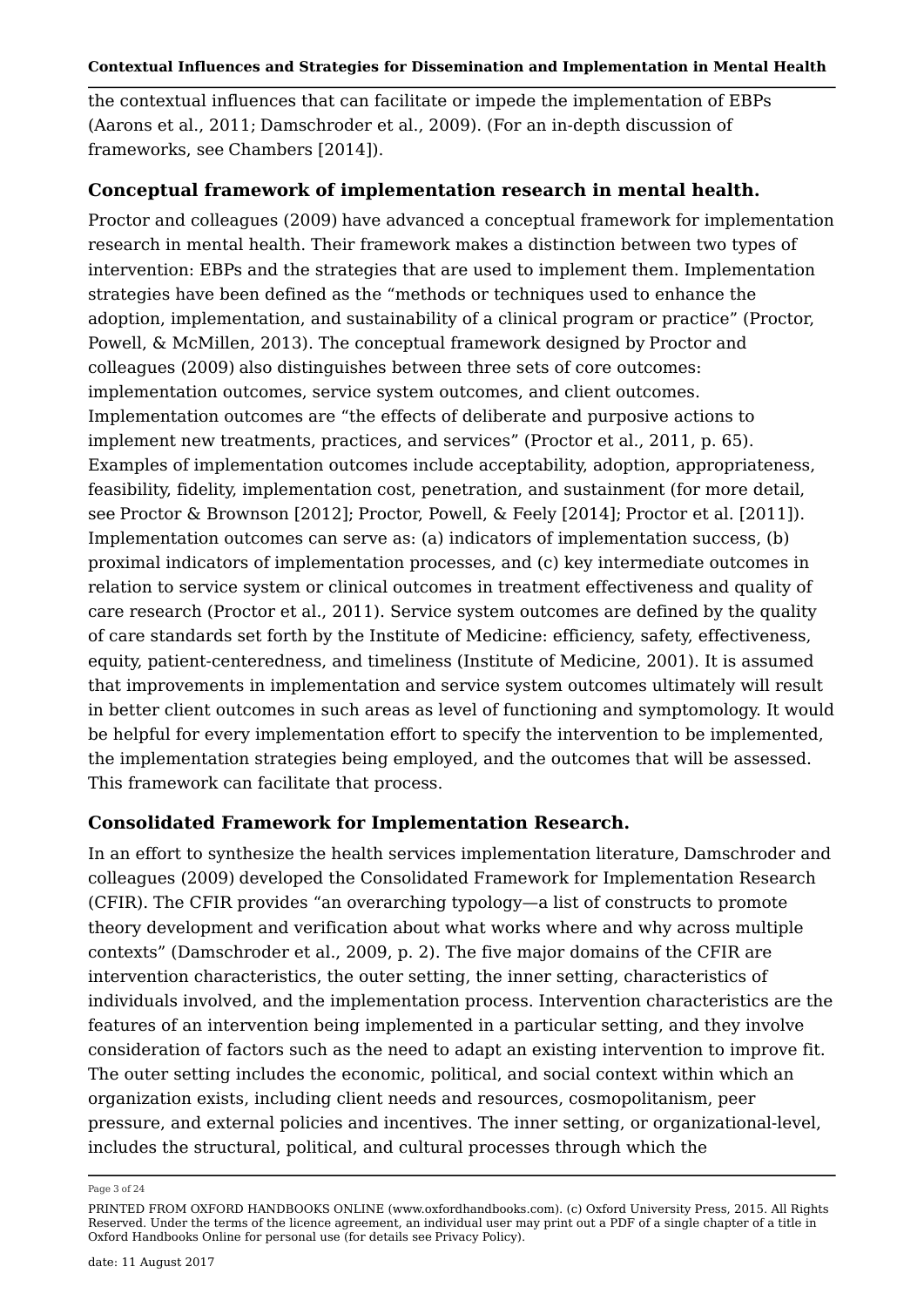implementation proceeds. The inner setting consists of tangible and intangible structural characteristics, networks and communication, culture, implementation climate, and readiness for implementation that can interrelate and influence implementation. The relationship between the inner and outer settings is dynamic and it involves considerable overlap because of the hierarchical structures of most health care organizations and the interrelationships within and between other organizations. The fourth domain focuses on the individuals implementing the intervention, and includes the impact of individual choices and their influence on implementation. The final domain is the implementation process itself, which involves planning, engaging relevant stakeholders, executing the plan, and reflecting on and evaluating the effort.

### **Exploration, Preparation, Implementation, and Sustainment (EPIS) model.**

Supporting the presence of attending to the inner and outer contexts, Aarons and colleagues (2011) have developed a multilevel ecological model that describes factors thought to have an impact on implementation during four distinct stages: Exploration, Adoption/Preparation, Implementation, and Sustainment (the EPIS model). This model was specifically intended to inform implementation in public service sectors (e.g., publicly funded mental health, child welfare, alcohol, and drug systems). Contextual aspects of the inner setting (i.e., internal to the provider) and the outer setting (i.e., external to the provider—the system level) may vary in their prominence and manifestation within each of the EPIS model's phases. The use of a framework, like the CFIR or EPIS, can facilitate consideration of common contextual factors that influence success or failure of dissemination and implementation efforts.

We now consider contextual influences in greater detail, highlighting specific examples and considerations from the extant literature.

# **Contextual Influences on Dissemination and Implementation**

To date, dissemination and implementation efforts have generally been carried out under the assumption that the factor that most commonly hampers implementation of EBPs in the community is the limitation in provider knowledge and skill. As a result, training is often used as the primary strategy to increase the successful use of EBPs in community settings (Beidas, Edmunds, Marcus, & Kendall, 2012). There is, however, a growing consensus that training is a necessary but insufficient implementation strategy (Herschell, Kolko, Baumann, & Davis, 2010) given that most training strategies neglect the critical role of the context of the therapists, which likely affects implementation of EBPs regardless of the therapists' attained knowledge or skills (Beidas & Kendall, 2010). Many providers who have received training in EBPs do not use them any more than non-EBPs (Stark, Arora, & Funk, 2011), which may reflect a lack of attention to broader contextual factors within dissemination and implementation efforts. The following

Page 4 of 24

PRINTED FROM OXFORD HANDBOOKS ONLINE (www.oxfordhandbooks.com). (c) Oxford University Press, 2015. All Rights Reserved. Under the terms of the licence agreement, an individual user may print out a PDF of a single chapter of a title in Oxford Handbooks Online for personal use (for details see Privacy Policy).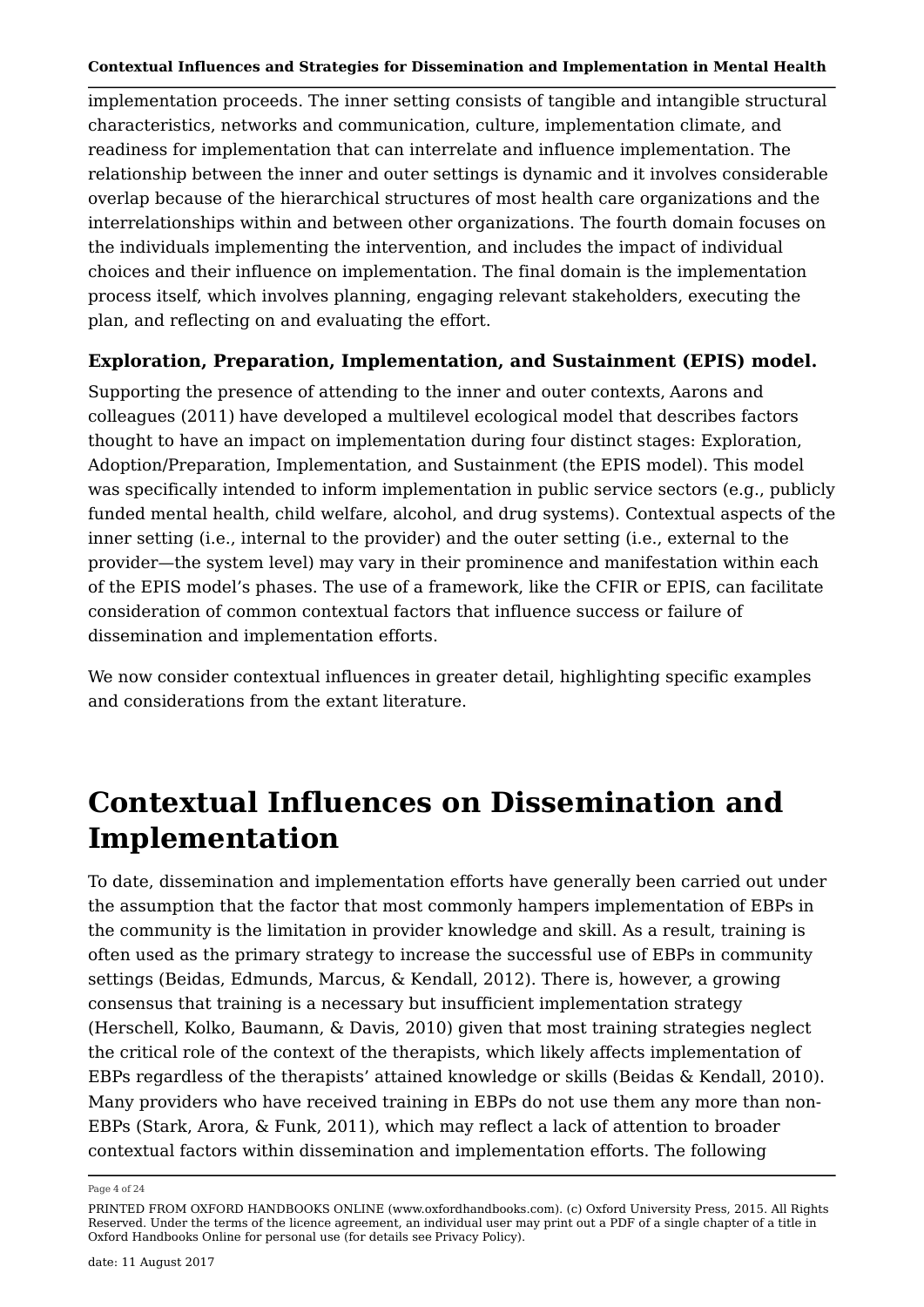sections outline a number of contextual factors at the system, organizational, and provider levels as outlined in ecological frameworks such as CFIR and EPIS that may serve as mediators and moderators of implementation effectiveness (Lee & Mittman, 2012).

# **The System Level**

System-level factors refer to characteristics of the system within which implementation operates (e.g., community mental health clinics nested within a public mental health system). System-level factors that may influence implementation research include cosmopolitanism, peer pressure, and external policies and incentives (Damschroder et al., 2009). Cosmopolitanism is the extent to which an organization is connected to other organizations (Damschroder et al., 2009). Organizations that support such connections and boundary spanning may implement EBPs more quickly due to earlier awareness and assimilation of innovations and/or competition (Greenhalgh, Robert, Macfarlane, Bate, & Kyriakidou, 2004). Information sharing and a shared vision across organizations, or social capital, may also be important in EBP implementation (Damschroder et al., 2009; Greenhalgh et al., 2004). Peer pressure may also play a role in influencing implementation, such that organizations that are late adopters in systems may be more motivated to implement EBPs (Damschroder et al., 2009).

External strategies to increase implementation may include a range of factors such as policy or regulatory authority, external mandates for EBP use, practice guidelines or recommendations, and pay-for-performance (Damschroder et al., 2009; Mendel, Meredith, Schoenbaum, Sherbourne, & Wells, 2008). Barriers may exist when policies or mandates for EBP use are enacted without incentives or other changes to the system to support their adoption, integration, and sustainment. While scant, the literature on funding and financing EBPs in healthcare indicates that funding plays an important role in obtaining training in EBPs, its implementation, and sustainment (Bond et al., 2014; Isett et al., 2007; Magnabosco, 2006; Massatti, Sweeney, Panzano, & Roth, 2008; Swain, Whitley, McHugo, & Drake, 2010). Incentives may be useful and may include financial incentives as well as the benefits associated with an improved work environment or reputation associated with EBP use (Mendel et al., 2008).

Systems that mandate EBP use or that require participation in EBP training initiatives may benefit from identifying barriers in their system and experimenting with strategies to encourage therapist completion of training requirements and integration of EBPs into the system (Raghavan, Bright, & Shadoin, 2008). Systems that are committed to integrating EBPs into the standard of care may benefit from considering approaches such as revamping progress notes to be more consistent with EBPs and reimbursing agencies for lost wages as their trainees participate in EBP training (Benjamin, Taylor, Goodin, & Creed, 2014). Reimbursement of EBP delivery at a higher rate than usual care may also

Page 5 of 24

PRINTED FROM OXFORD HANDBOOKS ONLINE (www.oxfordhandbooks.com). (c) Oxford University Press, 2015. All Rights Reserved. Under the terms of the licence agreement, an individual user may print out a PDF of a single chapter of a title in Oxford Handbooks Online for personal use (for details see Privacy Policy).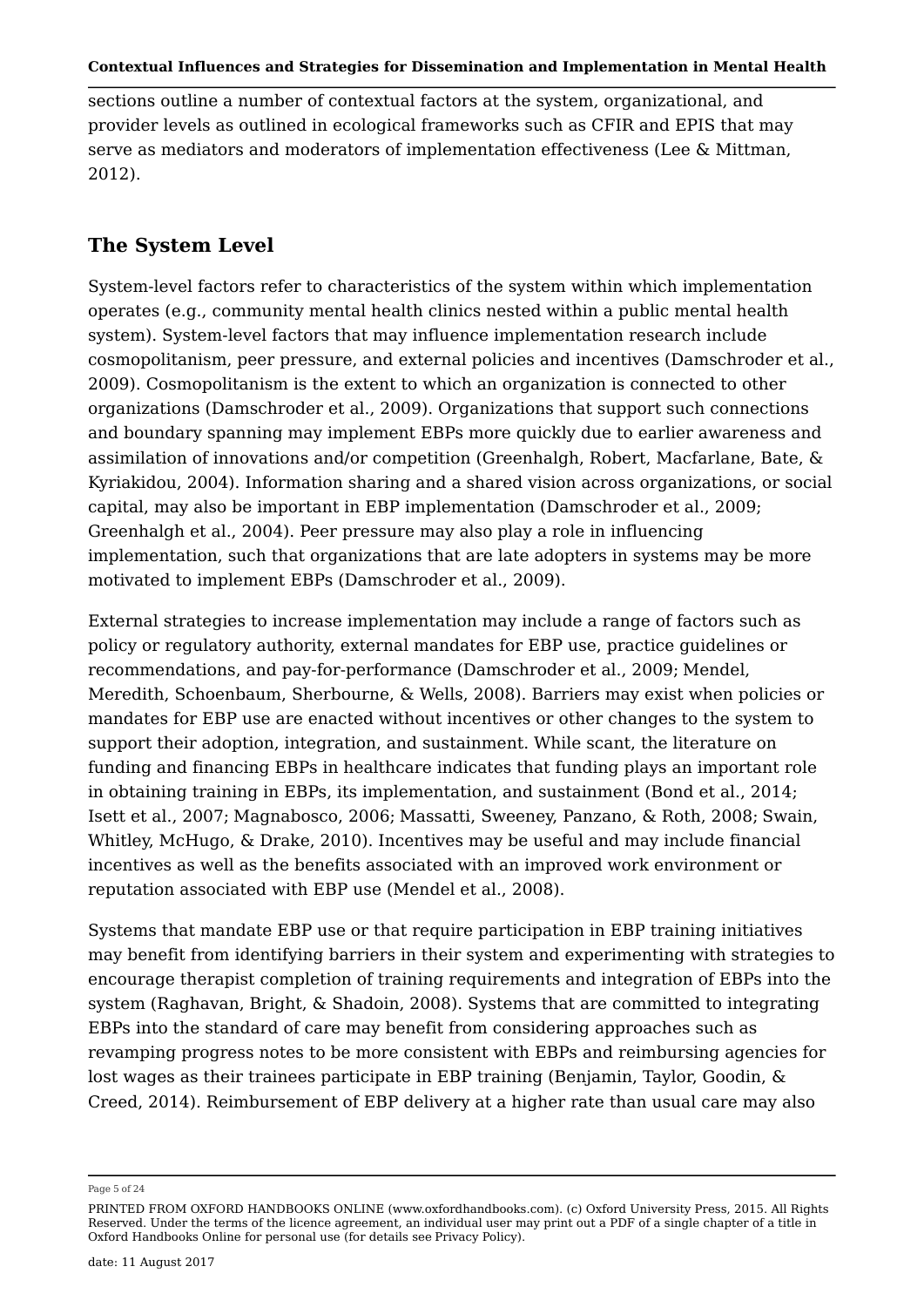be considered. Research that examines the relative value of such system-level implementation strategies is needed.

The City of Philadelphia's Department of Behavioral Health and Intellectual disAbility Services (DBHIDS) is an example of a system that has committed to EBP use and has instituted policies and practices directed toward transforming the public system into one in which EBPs are the standard of care (see also Beidas et al., 2013). For example, the Evidence-Based Practice & Innovation Center (EPIC), a task force of DBHIDS leadership and academic partners, was established to coordinate and support the shift to a more evidence-based system. Pilot initiatives to roll-out various EBPs (e.g., cognitive therapy, trauma-focused cognitive-behavioral therapy, and dialectical behavior therapy) in Philadelphia have been funded and are now being evaluated. Additionally, DBHIDS is experimenting with incentives such as enhanced reimbursement rates for providers implementing EBPs. Systems like Philadelphia's DBHIDS represent unique and important opportunities to study the dissemination and implementation of EBPs in action.

# **Organizational-Level Considerations**

A growing body of research has emerged to suggest that organizational factors are important contextual characteristics that affect delivery of mental health services for youth in community settings (Glisson & James, 2002; Glisson et al., 2010; Hoagwood, Burns, Kiser, Heather, & Schoenwald, 2001). This research draws on the organizational literature, which suggests the importance of an individual's social context in influencing one's attitudes, beliefs, and subsequent behavior around adoption of innovation (Glisson, 2002; Rogers, 2003). In the case of youth mental health services, organizations within which treatment is delivered include settings such as community mental health clinics, schools, and child welfare agencies (i.e., organizational social context; Williams & Glisson, 2014). Three organizational factors, including organizational culture and climate, as well as implementation climate, are proximal indicators of important service delivery variables.

Organizational culture refers to shared employee perceptions around "the behavioral expectations and norms that characterize the way work is done in an organization" (Glisson, Dukes, & Green, 2006, p. 858), whereas organizational climate refers to shared employee perceptions around "the psychological impact of their work environment on their own personal well-being" (Williams & Glisson, 2014, p. 64). Organizational culture and climate have been associated with attitudes toward EBPs (Aarons et al., 2012), provider turnover (Glisson & James, 2002; Glisson, Schoenwald, et al., 2008), quality of services (Glisson & Hemmelgarn, 1998), sustainment of adoption of new practices (Glisson, Schoenwald, et al., 2008), and youth mental health outcomes (Glisson & Green, 2011; Glisson & Hemmelgarn, 1998). The gold standard for assessment of organizational culture and climate is the Organizational Social Context (OSC), a

Page 6 of 24

PRINTED FROM OXFORD HANDBOOKS ONLINE (www.oxfordhandbooks.com). (c) Oxford University Press, 2015. All Rights Reserved. Under the terms of the licence agreement, an individual user may print out a PDF of a single chapter of a title in Oxford Handbooks Online for personal use (for details see Privacy Policy).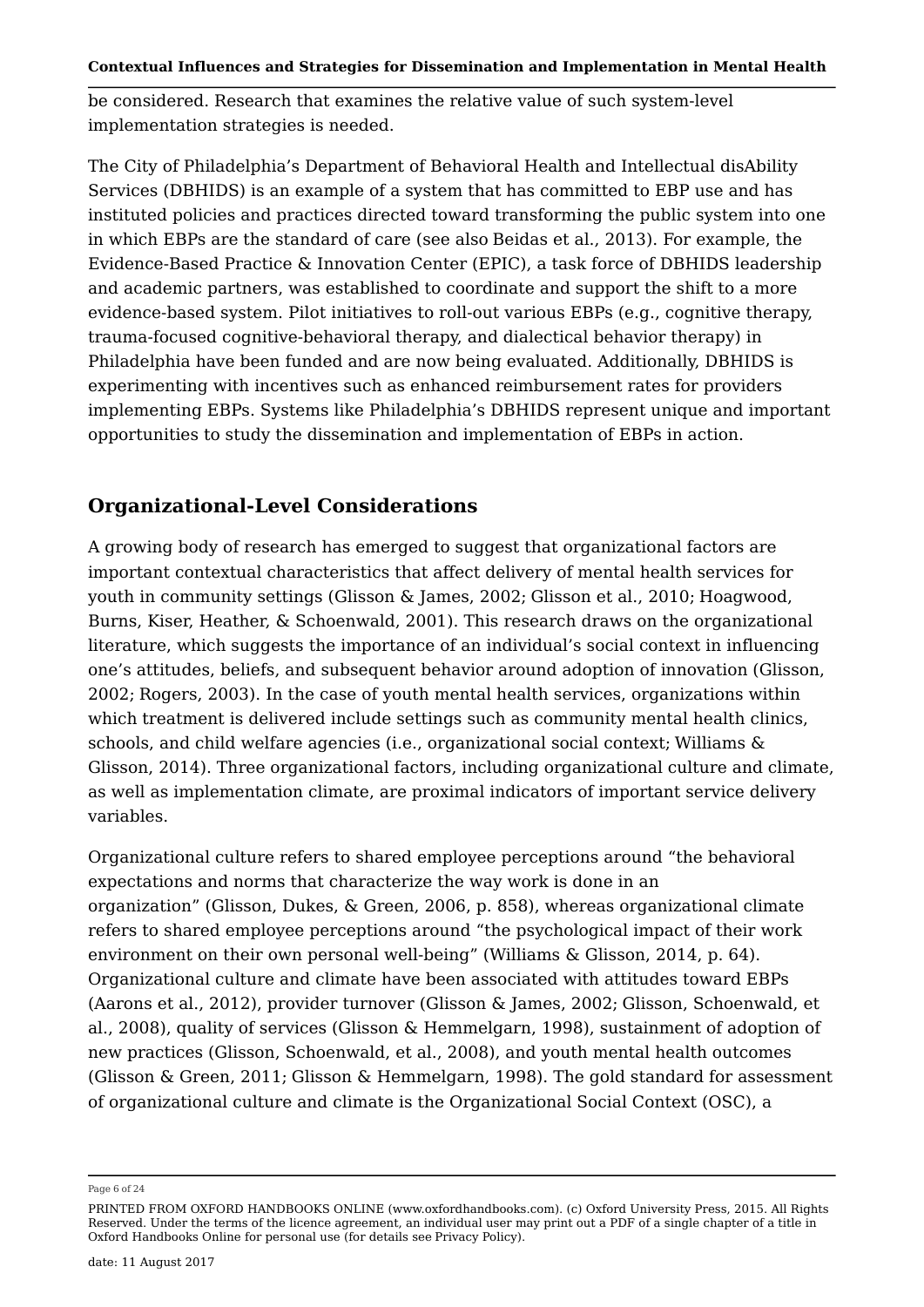quantitative measure (Glisson, Landsverk, et al., 2008), developed over the past 37 years (Glisson, 1978).

*Implementation climate* refers to "targeted employees' shared summary perceptions of the extent to which their use of a specific innovation is rewarded, supported and expected within their organization" (Klein & Sorra, 1996, p. 1060). Implementation climate is receiving considerable attention as a factor that warrants investigation. The organizational literature suggests that a strong implementation climate is associated with increased use of innovations because it ensures that employees are adequately skilled in their use. Such a climate also provides incentives for the use of the innovations and removes barriers to their use (Klein & Sorra, 1996). Alternatively, provider perceptions of a lack of organizational support to implement an EBP or lack of support to allocate time to training activities may contribute to decreased EBP use (Essock et al., 2003; Garland, Bickman, & Chorpita, 2010). Preliminary research on implementation climate has been found to be associated with fidelity of EBPs (Dingfelder, Mandell, Stahmer, & Marcus, 2011). At present, measures of implementation climate specific to health and social service settings are being developed and validated (Aarons, Ehrhart, & Dlugosz, 2012; Jacobs, Weiner, & Bunger, 2014; Weiner, Belden, Bergmire, & Johnston, 2011). This research will likely generate important evidence regarding this construct's relationship to implementation, service system, and clinical outcomes (Proctor et al., 2011).

# **Individual Providers**

A number of key characteristics of individuals involved with implementation have been hypothesized to be important barriers/facilitators to the adoption of innovative interventions. These include the person's knowledge and beliefs about the intervention, self-efficacy, individual stage of change, individual identification with the organization, among other personal attributes (Damschroder et al., 2009). More recently, and relevant to the discussion of provider adoption of EBPs, The Integrated Model (Ajzen, 1991; Grant & Wrzesniewski, 2010; Henshaw & Freedman-Doan, 2009; Kiviniemi, Bennett, Zaiter, & Marshall, 2011) has been advanced to illuminate why some people engage in particular behaviors while others do not. The Integrated Model identifies intention to perform a behavior as a direct determinant of behavior change. Intentions are primarily influenced by three of the characteristics cited above: personal attitudes, normative pressure, and a sense of self-efficacy/control. Williams and Glisson (2014) propose that organizational culture and climate affect the development of provider EBP intentions and the present/ absence of barriers to acting on those intentions. Organizational barriers are hypothesized to moderate the relationship between EBP intentions and behaviors. This represents a promising avenue for future research. Therefore, in the paragraphs that follow we review the evidence base around some of the key individual characteristics affecting the adoption of new treatment strategies.

Page 7 of 24

PRINTED FROM OXFORD HANDBOOKS ONLINE (www.oxfordhandbooks.com). (c) Oxford University Press, 2015. All Rights Reserved. Under the terms of the licence agreement, an individual user may print out a PDF of a single chapter of a title in Oxford Handbooks Online for personal use (for details see Privacy Policy).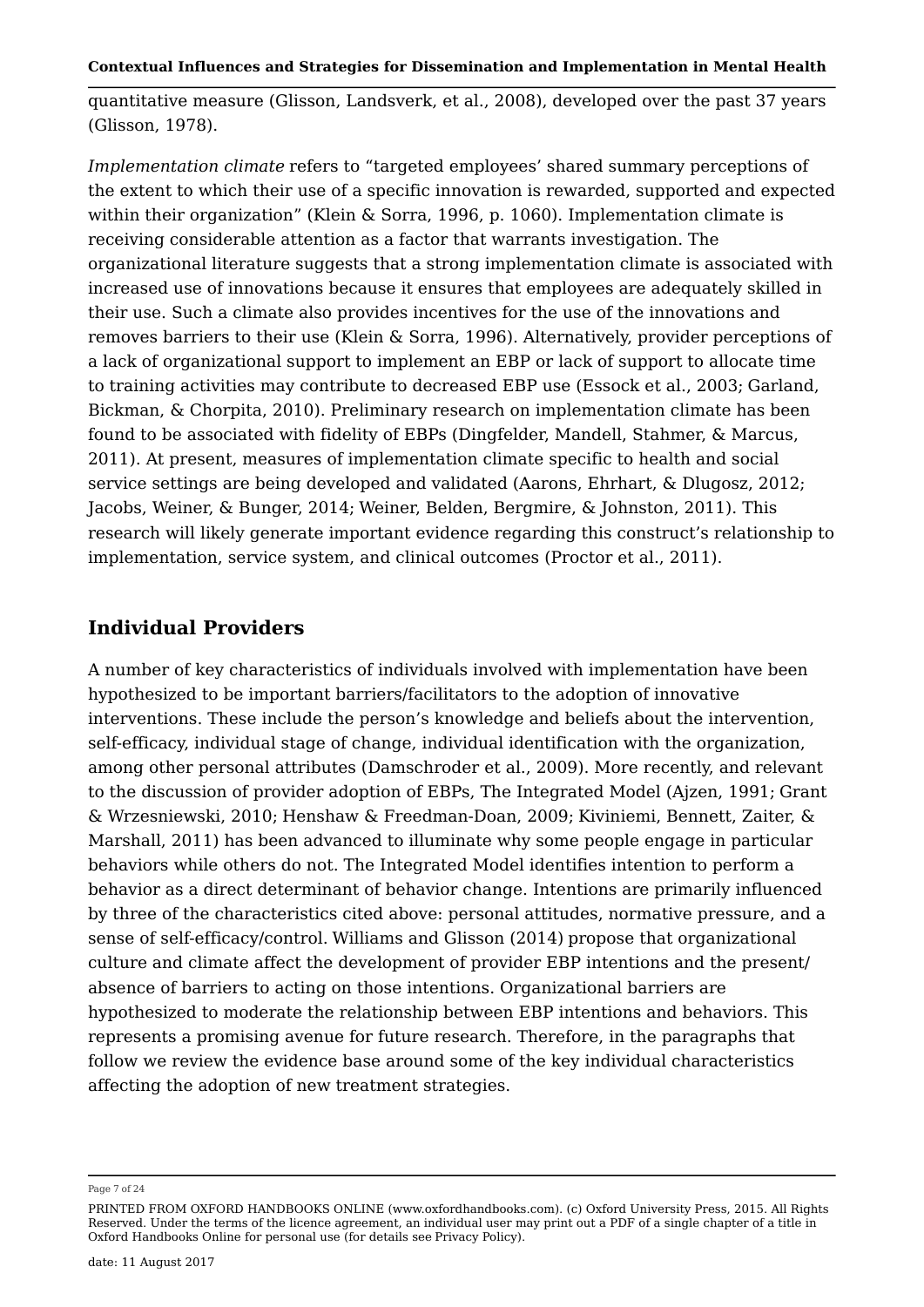Knowledge and beliefs about a given intervention, including factors such as individual attitudes and values, enthusiasm, and skill, have been highlighted in the literature as important factors in implementation (Ajzen, 1991; Damschroder et al., 2009; Rogers, 2003). Knowledge can be quite variable in EBP implementations. For example, in schools, there is often a great deal of variability in terms of who participates in EBP implementation. Providers may be master's level social workers, guidance counselors, and even teachers. Those with no or little previous mental health background may need training in therapeutic underpinnings, such as rapport building. More seasoned mental health providers may be ready to move into EBP training more quickly, though they may also have less motivation to change their practice.

Providers may have considerable experience with the EBP being implemented, may have no experience in it, or may have been trained in an antithetical guiding theoretical orientation. A single training cohort may include providers with a broad range of knowledge about EBPs. This variability presents clear challenges to those planning implementation strategies.

Beliefs about EBPs can also be important factors to assess and plan for in implementation work. Providers may be concerned that EBPs may require them to be directive or structured in a way that will be detrimental to building and establishing rapport and being responsive to client needs, despite empirical evidence to the contrary (Garland et al., 2010). Barriers to acceptance of an innovation may come from providers' perceptions of an EBP as challenging their autonomy or as a substitute for their clinical judgment (Essock et al., 2003; Garland et al., 2010). Attitudes toward change and innovation can affect EBP implementation by influencing providers' adherence and skill (Beidas et al., 2013), their decisions to adopt interventions, and their commitment to actual implementation and use of the EBP (Aarons, 2004, 2005; Aarons, Cafri, Lugo, & Sawitzky, 2012; Candel & Pennings, 1999; Frambach & Schillewaert, 2005; Rogers, 2003). Some of the barriers created by providers' lack of acceptance of an innovation may be addressed by correcting misperceptions about EBPs early in the implementation process (Garland et al., 2010). For example, positive attitudes have been shown to be related to training that leads to a more refined definition of what an EBP is (Lim, Nakamura, Higa-McMillan, Shimabukuro, & Slavin, 2012). However, positive attitudes toward EBPs are not sufficient to produce behavior change. Providers may need to be taught to be "evidence consumers" so that they can learn how to find relevant research, evaluate its merit, and use it to inform their clinical care (Beidas, Ditty, Downey, & Edmunds, 2014; Spring, 2007).

For our purposes. *self-efficacy* refers to a person's belief in his or her ability to succeed in implementing a given EBP (Bandura, 1977), and this may be a key construct in implementation success. Individual stage of change and perceptions of the organization and one's relationship to that organization have also been discussed as important individual-level considerations (Damschroder et al., 2009). Many community providers are confident in the usual care they provide, and this represents a barrier to changing practice (Garland et al., 2010; Garland, Kruse, & Aarons, 2003). Finally, Damschroder and

Page 8 of 24

PRINTED FROM OXFORD HANDBOOKS ONLINE (www.oxfordhandbooks.com). (c) Oxford University Press, 2015. All Rights Reserved. Under the terms of the licence agreement, an individual user may print out a PDF of a single chapter of a title in Oxford Handbooks Online for personal use (for details see Privacy Policy).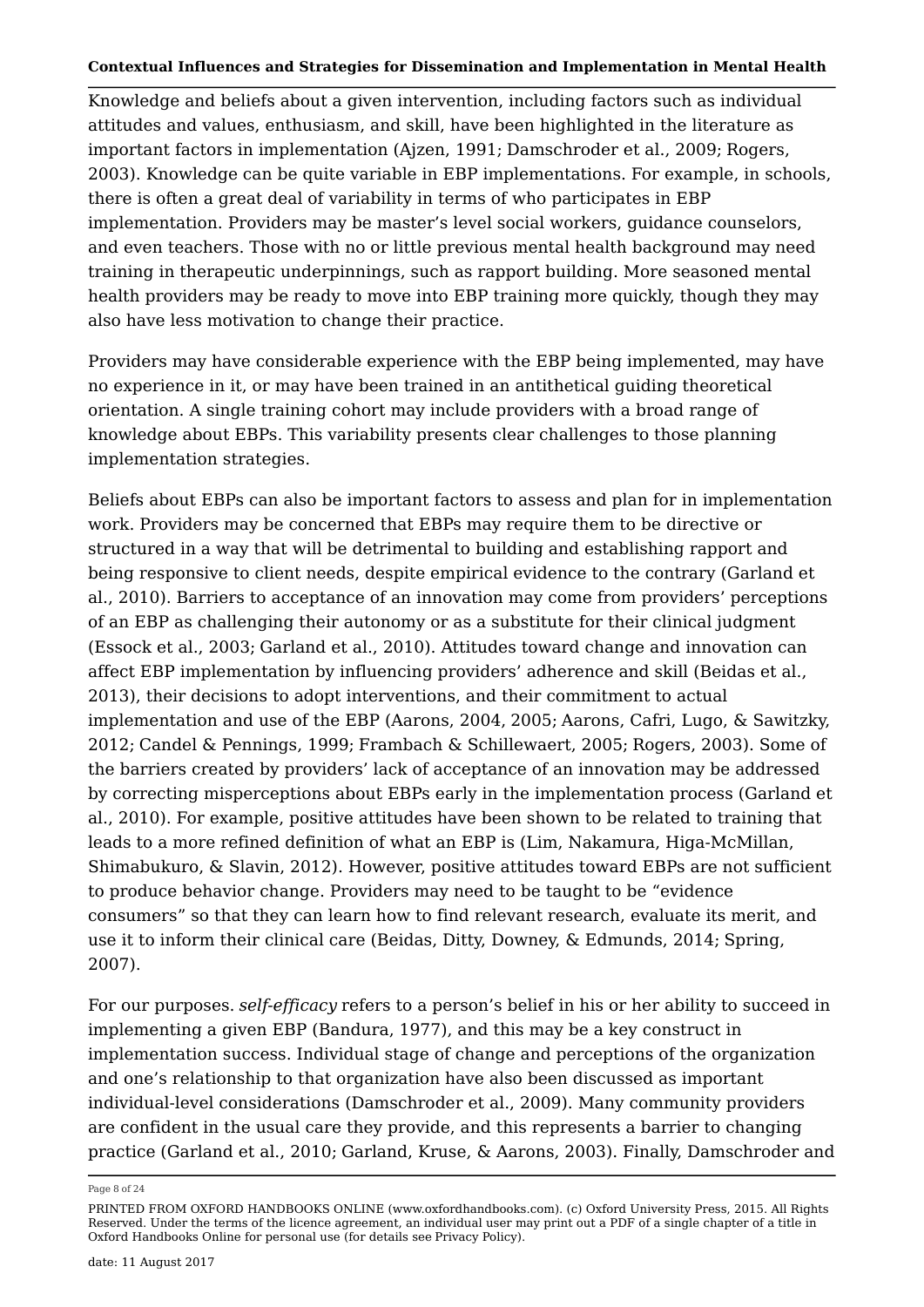colleagues discuss the importance of other personal attributes of individuals that may present barriers to implementation, including personality, intellect, competence, and experience. For example, with regard to experience, trainee-level providers in EBP implementation programs may still be developing their therapeutic orientation and style, and thus may be more open to learning a new EBP (Aarons, 2004). They may also have more time to devote to mastering the intervention. However, more experienced providers, who have extensive institutional knowledge, can be invaluable collaborators to researchers considering how best to implement an EBP in a new setting. In addition, seasoned clinicians may have established relationships with key stakeholders and with their colleagues, which can be an advantage when collaborative partnerships with researchers are established. In any work with practicing mental health providers, attention to these important individual-level characteristics from early in the planning process and throughout implementation may be key to navigating barriers. Collaborative relationships with providers and the establishment of partnerships early on can maximize the likelihood of success (Chambers & Azrin, 2013; Southam-Gerow, Hourigan, & Allin, 2009).

### **Additional Barriers**

Intervention characteristics and client factors can also be barriers to EBP implementation. Intervention characteristics identified by Damschroder and colleagues (2009) that warrant consideration in implementation science work include the intervention source (e.g., was the EBP externally or internally developed?), the strength and quality of the evidence base, relative advantages of an intervention over alternative forms of treatment, adaptability to meet local needs, trialability (i.e., the opportunity to try out the intervention on a small scale within the organization), perceived complexity, perceptions of excellence in design quality and packaging, and cost (for a relatively comprehensive list of additional intervention characteristics, see Grol, Bosch, Hulscher, Eccles, & Wensing, 2007). The EPIS model also posits the importance of innovation– context fit (Aarons et al., 2011). Scheirer (2013) has proposed a helpful framework of six different intervention types that vary in complexity and scope, including: "(1) those implemented by individual providers; (2) programs requiring coordination among multiple staff; (3) new policies, procedures, or technologies; (4) capacity or infrastructure building; (5) community partnerships or collaborations; and (6) broad-scale system change" (p. 1). Different types of interventions may be more or less difficult to implement, and thus require unique considerations with regard to the strategies needed to implement and sustain them in a given organization. Understanding the organization's resources, allegiances, preferences, and relative strengths at the outset can guide the research team in choosing an intervention that is more likely to be well-received and successful. Again, the importance of establishing a strong community–academic partnership early on cannot be overstated (Chambers & Azrin, 2013). By laying the

Page 9 of 24

PRINTED FROM OXFORD HANDBOOKS ONLINE (www.oxfordhandbooks.com). (c) Oxford University Press, 2015. All Rights Reserved. Under the terms of the licence agreement, an individual user may print out a PDF of a single chapter of a title in Oxford Handbooks Online for personal use (for details see Privacy Policy).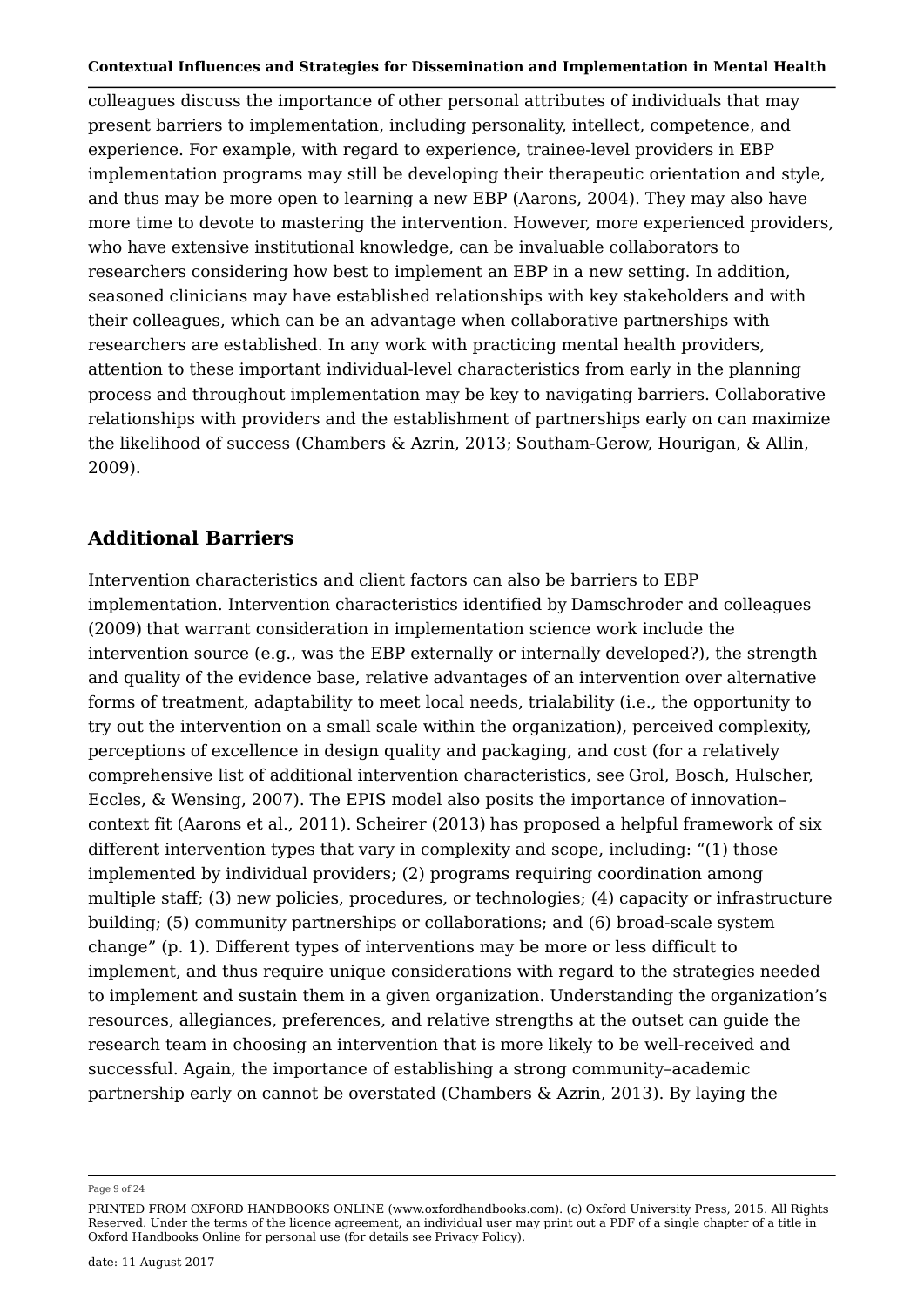groundwork for a collaborative implementation effort early, interventions can be strategically chosen to maximize fit with a specific organization.

Concerns are also often raised that clients in "real world" settings, like community mental health clinics, do not resemble those included in intervention trials (Baker-Ericzen, Hurlburt, Bookman-Frazee, Jenkins, & Hough, 2009; Garland et al., 2010; Southam-Gerow, Chorpita, Miller, & Gleacher, 2008). Some evidence suggests that discrepancies in client characteristics do exist. For example, youth with anxiety disorders from community treatment settings were shown to have more externalizing comorbidities (Southam-Gerow, Weisz, & Kendall, 2003). Additionally, youth served in community clinics are more likely to be from single-parent and low income families and to experience increased life stressors than those being treated in research clinics (Beidas, Suarez, et al., 2012; Ehrenreich-May et al., 2011; Southam-Gerow et al., 2008; Southam-Gerow et al., 2003). Providers may also believe that the research base lacks the breadth and complexity to be relevant to their practice and that today's EBPs may not have the staying power to warrant the investment of time and resources to adopt a new practice (Essock et al., 2003). As discussed by Garland and colleagues (2010), the degree to which differences that may exist between clients in research trials and community care settings actually moderate intervention effectiveness is unknown. Finally, clients and their families may have concerns about EBPs leading to less individualization in treatment, whether the researchers who design EBPs value the same outcomes as they do, and that the allocation of resources to EBPs may detract from other family-based or client driven resources (Essock et al., 2003).

# **Implementation Strategies for Overcoming Contextual Barriers**

Implementation strategies are "methods or techniques used to enhance the adoption, implementation, and sustainability of a clinical program or practice" (Proctor et al., 2013). Implementation may involve a single component or discrete strategy (e.g., disseminating treatment guidelines, reminders, audit and feedback); however, most implementation efforts involve multifaceted approaches that combine multiple discrete strategies (Powell et al., 2012). In fact, many scholars have emphasized the need to use multiple strategies that are carefully selected to address multilayer barriers (Flanagan, Ramanujam, & Doebbeling, 2009; Mittman, 2012; Novins, Green, Legha, & Aarons, 2013; Powell et al., 2012; Solberg et al., 2000). Multilevel strategies can be "built" for individual implementation efforts by combining discrete strategy components, many of which have been listed in published taxonomies (Cochrane Effective Practice and Organisation of Care Group, 2002; Mazza et al., 2013; Michie et al., 2013; Powell et al., 2012). Additionally, there are a number of multifaceted strategies that have been branded. We provide several examples here, including the Availability, Responsiveness, and Continuity

Page 10 of 24

PRINTED FROM OXFORD HANDBOOKS ONLINE (www.oxfordhandbooks.com). (c) Oxford University Press, 2015. All Rights Reserved. Under the terms of the licence agreement, an individual user may print out a PDF of a single chapter of a title in Oxford Handbooks Online for personal use (for details see Privacy Policy).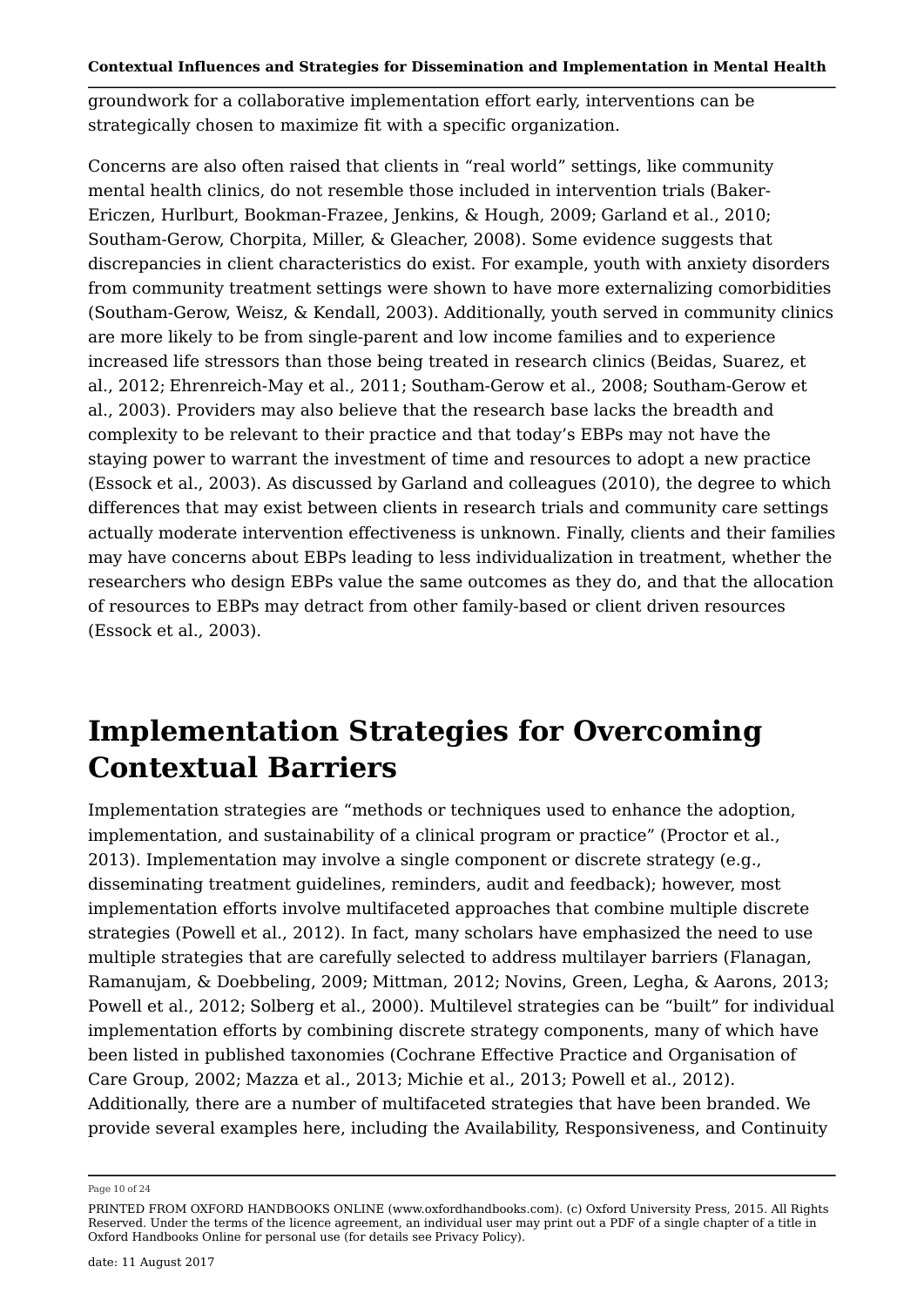(ARC) intervention; the Community Development Team model; and the Interagency Collaborative Team Model.

### **Availability, Responsiveness, and Continuity Model**

The ARC model, developed by Glisson and colleagues (Glisson et al., 2006; Glisson et al., 2012; Glisson, Hemmelgarn, Green, & Williams, 2013; Glisson et al., 2010; Glisson & Schoenwald, 2005), is an organizational intervention that is particularly well suited to addressing contextual barriers at the organizational and interorganizational levels. It was designed to improve organizational culture, climate, efficiency, and effectiveness via a change agent who works extensively with organizations to overcome barriers to adopting EBPs, to develop new service strategies, and to design effective work processes (Glisson et al., 2006). Twelve manual-guided intervention components are delivered (Glisson et al., 2010). Stage 1, the collaboration stage, involves (1) supporting the organizational leadership's use of the ARC model and principles to communicate a clear vision for change; (2) cultivating personal relationships with administrators, service providers, opinion leaders, and stakeholders to promote communication, information sharing, and problem solving; and (3) accessing or developing networks among administrators, service providers, and stakeholders. The participation stage involves (4) building teamwork within work units to bolster participation, information sharing, and support; (5) providing information and training about the ARC model, state and federal policies, best practices, and data management strategies to guide and support improvement efforts; (6) establishing a feedback system to provide performance data to involved stakeholders; (7) implementing participatory decision making; and (8) resolving conflicts at the interpersonal level, as well as the intraorganizational, and interorganizational levels. In the third stage, innovation is promoted by (9) developing goal-setting procedures, (10) using continuous quality improvement techniques to change policies and practice; (11) participating in job redesign (i.e., revising responsibilities and broadening skills) to eliminate service barriers; and (12) ensuring self-regulation and stabilization (i.e., sustainability) by facilitating the independent use of the previous components (Glisson et al., 2006). Although each of the twelve components of the ARC model could be viewed as an implementation strategy in and of itself, Palinkas and Soydan (2012) point out that the model actually "… builds an implementation strategy by studying, understanding, and operationalizing organizational and interorganizational factors in each given implementation context" (p. 70). The ARC model has been tested in three randomized controlled trials and has been found to create more positive organizational social contexts (Glisson, Landsverk, et al., 2008), to reduce staff turnover, to support the implementation of an EBP, and to improve clinical outcomes for youth (Glisson et al., 2010, 2012, & 2013).

Page 11 of 24

PRINTED FROM OXFORD HANDBOOKS ONLINE (www.oxfordhandbooks.com). (c) Oxford University Press, 2015. All Rights Reserved. Under the terms of the licence agreement, an individual user may print out a PDF of a single chapter of a title in Oxford Handbooks Online for personal use (for details see Privacy Policy).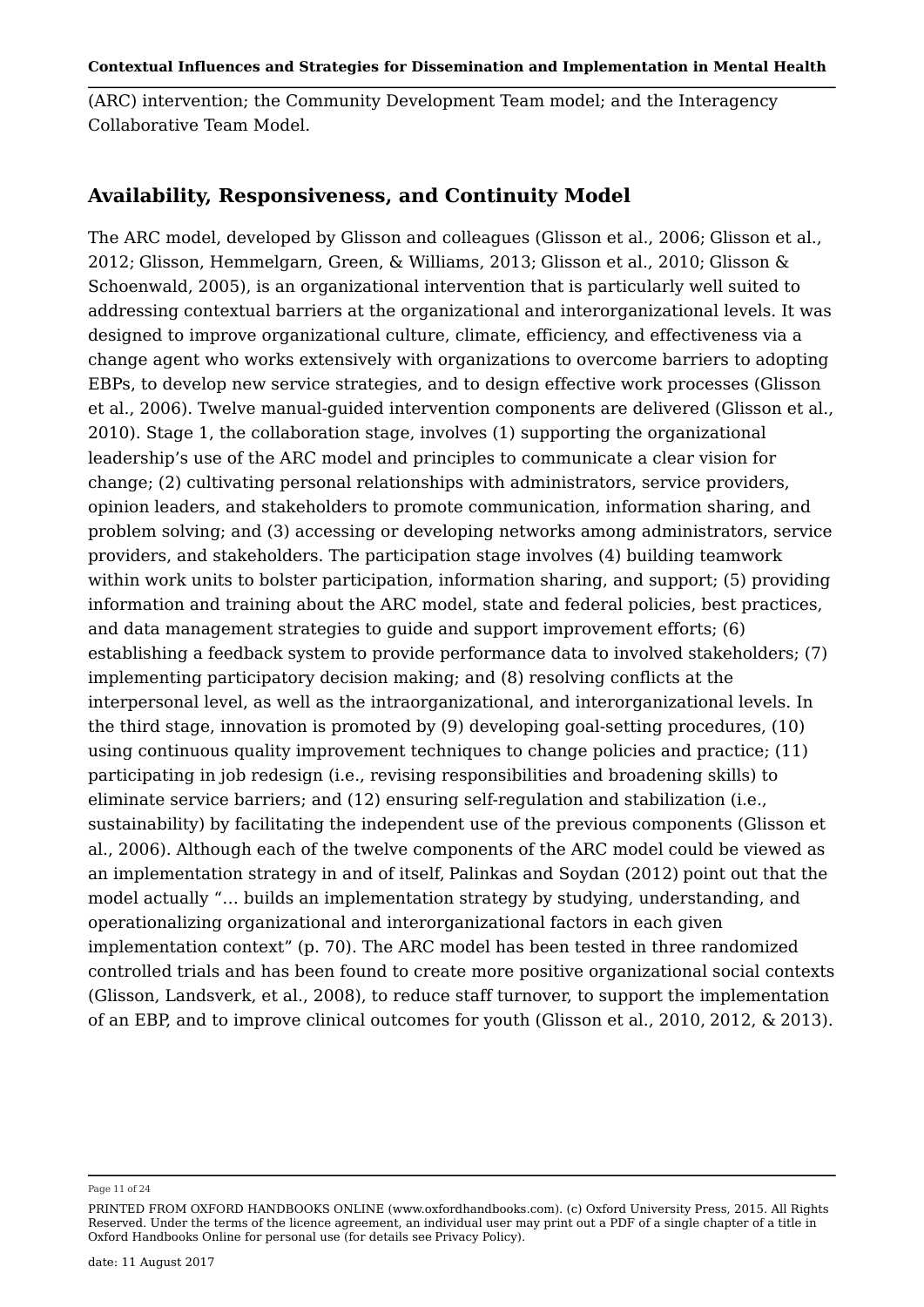# **Community Development Team Model (CDT)**

The CDT model was developed by the California Institute for Mental Health. Like the ARC model, the CDT model uses consultants who work with teams and treatment developers to promote motivation, engagement, commitment, persistence, and competence in service of supporting fidelity and sustainment of an EBP (Chamberlain et al., 2008). The model involves seven core processes. Reflecting the importance of intervention characteristics (Grol et al., 2007; Rogers, 2003), the first core process is to promote commitment and fidelity to an EBP by ensuring that it has a relative advantage over existing interventions and that it is a good fit for the organization or system. The next several core processes involve planning for implementation, assessing and addressing barriers (at any level), and providing technical assistance. Contextual factors at the organizational and provider levels are also addressed by a core process focusing on procedural skill development to enhance the organizational, management, and personnel skills needed to generate and execute the implementation plan. Finally, at the interorganizational level, the development of peer-to-peer networks promotes engagement, commitment, and learning by reducing the risk of implementing novel practices, allowing for mutual assistance, and promoting a healthy level of competition between organizations (Chamberlain et al., 2008; Sosna & Marsenich, 2006). The CDT model has been used to support the implementation of several EBTs, such as Multidimensional Treatment Foster Care, Functional Family Therapy, and Aggression Replacement Training (Sosna & Marsenich, 2006), and empirical evaluations of this model are forthcoming (Chamberlain et al., 2008; Saldana & Chamberlain, 2012).

Page 12 of 24

PRINTED FROM OXFORD HANDBOOKS ONLINE (www.oxfordhandbooks.com). (c) Oxford University Press, 2015. All Rights Reserved. Under the terms of the licence agreement, an individual user may print out a PDF of a single chapter of a title in Oxford Handbooks Online for personal use (for details see Privacy Policy).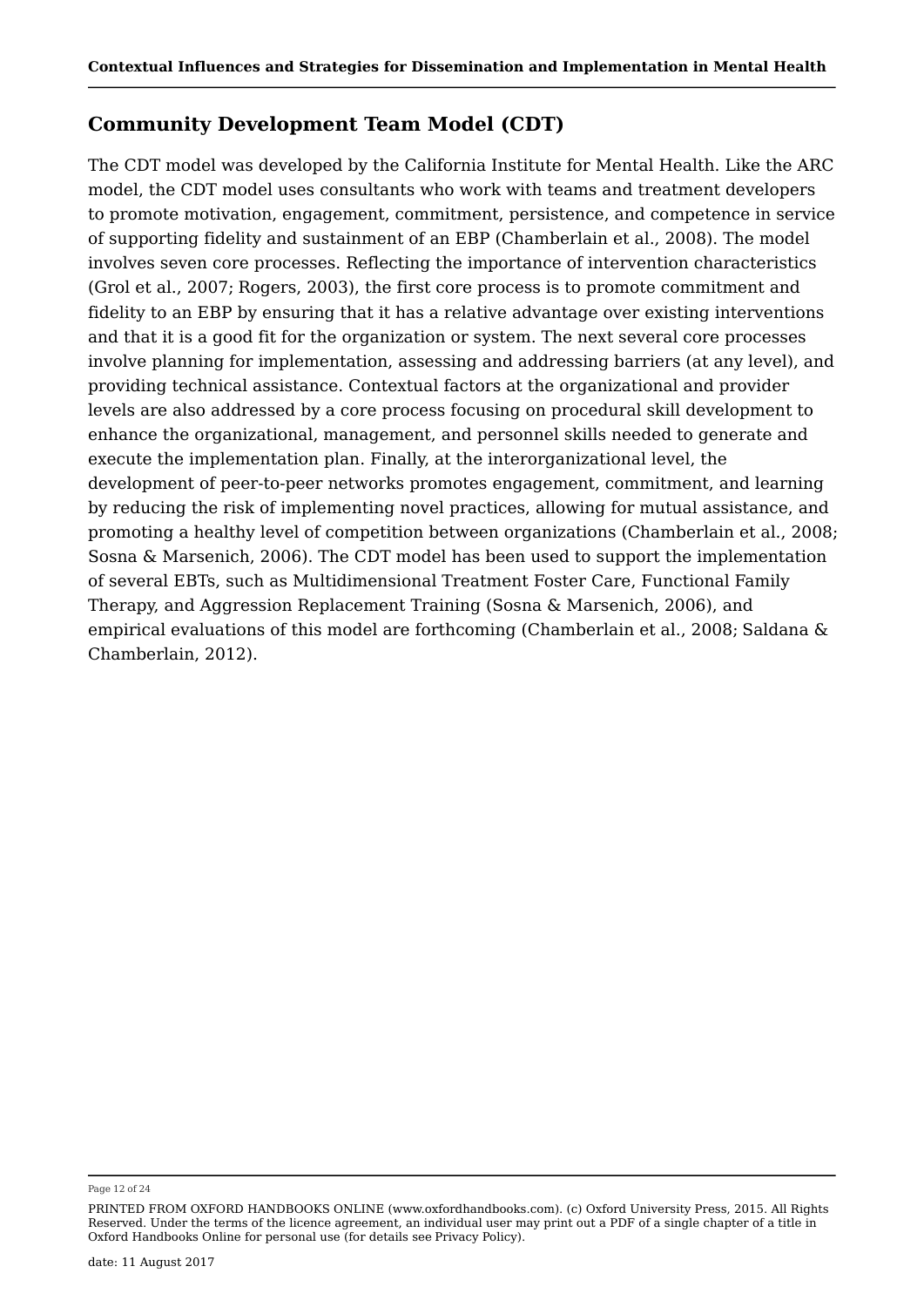## **Interagency Collaborative Team Model**

Scaling-up EBPs across multiple organizations or service systems is incredibly challenging given the scope of such change efforts and the substantial variations at the organizational, team, and individual levels that make it more or less difficult to implement EBPs. The Interagency Collaborative Team model (Hurlburt et al., 2014) was designed to support the implementation and scale-up of EBPs in large geographic areas. The model involves a number of structured steps designed to overcome contextual barriers by generating the types of structural and process supports needed to implement and sustain interventions. The process begins by identifying and convening stakeholders with interests in a shared improvement effort (e.g., preventing child neglect). This generally includes funders, administrators, and service-delivery organizations. The next step is to seek relevant expertise required to address the central question of the improvement effort, and to generate as much data as possible about potential EBP options. Once a commitment is made to pursue the implementation of a given EBP, interagency seed teams are developed. Seed teams intentionally include employees from a number of different organizations in order to build broad investment, commitment, and communication pertaining to the change effort. Seed teams are responsible for (1) learning the EBP, (2) conducting the initial delivery of the EBP, (3) training local EBP practitioners, (4) liaising with EBP developers, (5) monitoring and providing feedback regarding the quality of EBP delivery, (6) communicating a commitment to quality EBP delivery, and (7) communicating implementation progress to all stakeholders. Moreover the seed teams train additional interagency training teams that will deliver the EBP, provide feedback to the seed team, and share information with one another about implementation challenges and progress. Eventually, there is a phased reduction in EBP developer involvement as seed and interagency teams continue to deepen their expertise in the EBP (Hurlburt et al., 2014). The Interagency Collaborative Team model is particularly promising in that it is inherently participatory and strengthens collaborative ties between organizations. Indeed, the "cross-organizational membership on the seed team contributes to ensuring a continuing locus of expertise available to all organizations within the Interagency Collaborative Team partnership, reducing the kinds of expertise loss that regularly occur within individual organizations due to staff turnover and organizational changes" (Hurlburt et al., 2014, p. 4). Perhaps most important, the model provides a much needed opportunity for organizations to learn from one another, mitigating potential barriers associated with implementing EBPs without the benefit of role models (Powell, Hausmann-Stabile, & McMillen, 2013).

Page 13 of 24

PRINTED FROM OXFORD HANDBOOKS ONLINE (www.oxfordhandbooks.com). (c) Oxford University Press, 2015. All Rights Reserved. Under the terms of the licence agreement, an individual user may print out a PDF of a single chapter of a title in Oxford Handbooks Online for personal use (for details see Privacy Policy).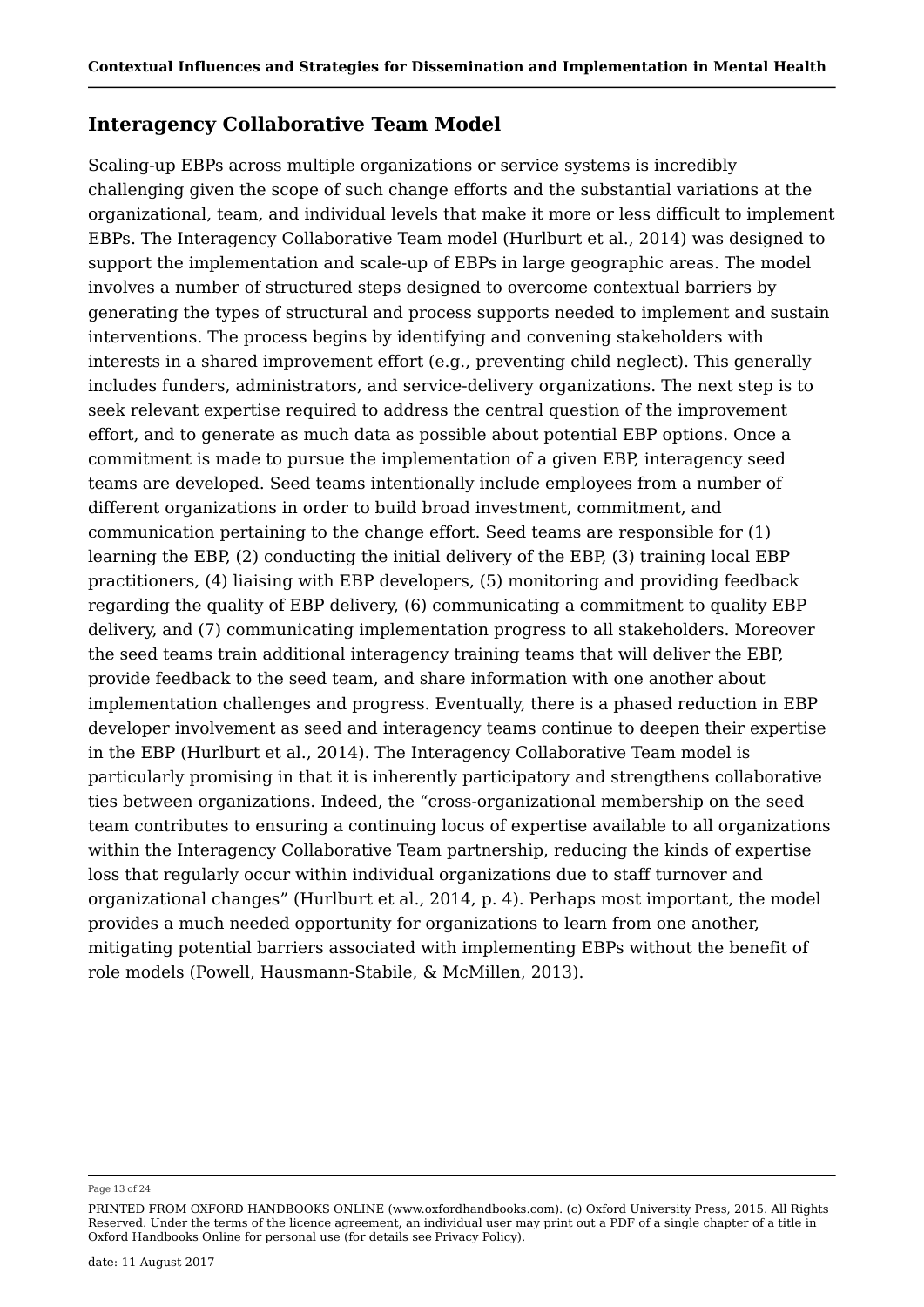## **Commonalities and Differences**

These three models have a number of features in common. Each of them has been used in mental health and social service settings, and all three are multilevel (e.g., addressing client, team, organizational, and system levels) and multifaceted (involving multiple discrete strategies). Moreover, all three models include opportunities for the assessment of potential implementation barriers and for the flexible application of discrete implementation strategies to address those barriers. They also all involve mechanisms to generate partnerships between relevant stakeholders, which are increasingly recognized as essential to the implementation process (Chambers & Azrin, 2013). Several differences are also important to note, particularly with regard their intended purpose. The Community Development Team and Interagency Collaborative Team models have been used to scale up individual EBPs and explicitly reference the inclusion of EBP developers in the implementation process. Conversely, the ARC model has been used for intensive work with a small number of organizations, and it has been used as a more general organizational improvement strategy (Glisson et al., 2012; Glisson et al., 2013), as well as a means to implement a specific individual EBP (Glisson et al., 2010). The ARC model focuses most heavily on changing intraorganizational processes, whereas interorganizational processes play a more central role in the Community Development Team and Interagency Collaborative Team models. Consequently, ARC may be more useful than the other two models in supporting innovation, including the ongoing use of successive new EBPs as they become available. Finally, the models differ in terms of evidentiary support, as some of these models have only recently been developed. At present the ARC model has the most robust support for its effectiveness (Glisson et al., 2012; Glisson et al., 2013; Glisson et al., 2010).

# **Conclusions and Future Directions**

In an effort to bridge the gap between research and practice, the field of implementation science has emerged. A plethora of conceptual frameworks have been developed to advance implementation science research, including the framework advanced by Proctor et al. (2009) to frame the central interventions and outcomes of such research. In addition, conceptual frameworks, such as the CFIR (Damschroder et al., 2009) and EPIS (Aarons et al., 2011) can be especially useful in highlighting contextual influences that can facilitate or impede EBP implementation. We highlighted a range of contextual factors that may be important in the dissemination and implementation of EBPs at the system level, the organizational level, and the provider-level. Key system-level barriers may include external policies, incentives, and peer pressure, whereas organizational-level factors that are important in implementation include both organizational culture and climate and implementation climate. Barriers may exist at the level of the individual provider, including provider attitudes, knowledge, and self-efficacy. It is also important to

PRINTED FROM OXFORD HANDBOOKS ONLINE (www.oxfordhandbooks.com). (c) Oxford University Press, 2015. All Rights Reserved. Under the terms of the licence agreement, an individual user may print out a PDF of a single chapter of a title in Oxford Handbooks Online for personal use (for details see Privacy Policy).

Page 14 of 24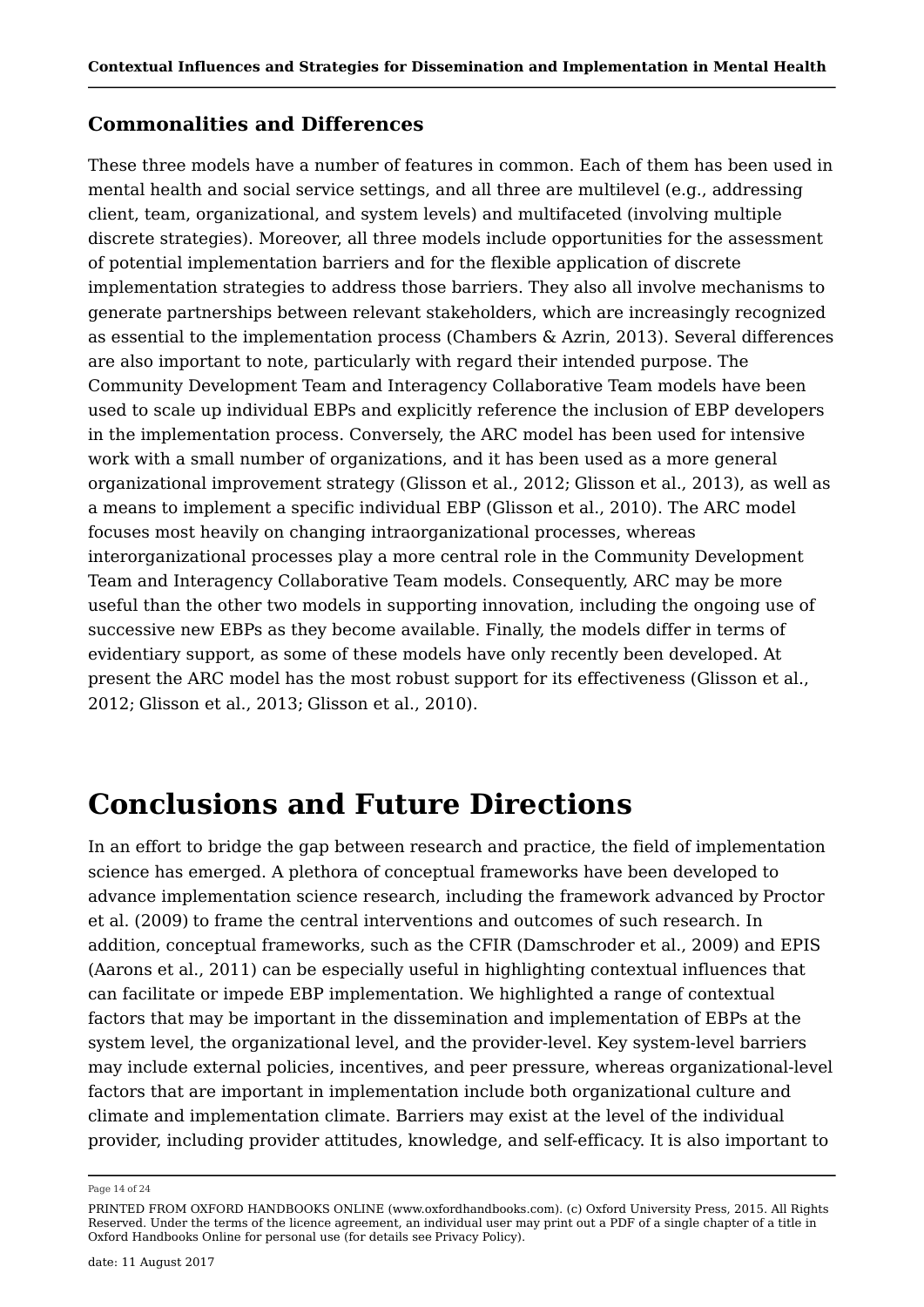consider client-level factors and characteristics of the intervention that may also represent barriers to EBP implementation. A number of implementation strategies have been developed and may be useful in overcoming these common contextual barriers, including the ARC intervention, the Community Development Team model, and the Interagency Collaborative Team Model.

The field of implementation science is relatively young. Therefore, work remains to integrate and advance this field that until recently has been fragmented and lacking in consistency, especially with regard to terminology and measurement. Future research should be focused on refining our understanding of contextual barriers to implementation, evaluating the relative value of discrete implementation strategies (e.g., comparing types of incentives), and advancing and validating comprehensive implementation strategies.

# **References**

Aarons, G. A. (2004). Mental health provider attitudes toward adoption of evidence-based practice: The Evidence-Based Practice Attitude Scale (EBPAS). *Mental Health Services Research*, *6*, 61–74.

Aarons, G. A. (2005). Measuring provider attitudes toward evidence-based practice: Consideration of organizational context and individual differences. *Child and Adolescent Psychiatric Clinics of North America*, *14*, 255–271. doi: 10.1016/j.chc.2004.04.008

Aarons, G. A., Cafri, G., Lugo, L., & Sawitzky, A. (2012). Expanding the domains of attitudes towards evidence-based practice: The Evidence Based Practice Attitude Scale-50. *Administration & Policy in Mental Health & Mental Health Services Research*, *39*, 331–340.

Aarons, G. A., Ehrhart, M., & Dlugosz, L. (March, 2012). *Implementation climate and leadership for evidence-based practice implementation: Development of two new scales*. Presented at the NIH Conference on the Science of Dissemination and Implementation, Bethesda, MD.

Aarons, G. A., Glisson, C., Green, P. D., Hoagwood, K., Kelleher, K. J., & Landsverk, J. A. (2012). The Research Network on Youth Mental Health: The organizational social context of mental health services and clinician attitudes toward evidence-based practice: A United States national study. *Implementation Science*, *7*, 1–15.

Aarons, G. A., Hurlburt, M., & Horwitz, S. M. (2011). Advancing a conceptual model of evidence-based practice implementation in public service sectors. *Administration and Policy in Mental Health & Mental Health Services Research*, *38*, 4–23.

Ajzen, I. (1991). The theory of planned behavior. *Organizational Behavior and Human Decision Processes*, *50*, 179–211.

Page 15 of 24

PRINTED FROM OXFORD HANDBOOKS ONLINE (www.oxfordhandbooks.com). (c) Oxford University Press, 2015. All Rights Reserved. Under the terms of the licence agreement, an individual user may print out a PDF of a single chapter of a title in Oxford Handbooks Online for personal use (for details see Privacy Policy).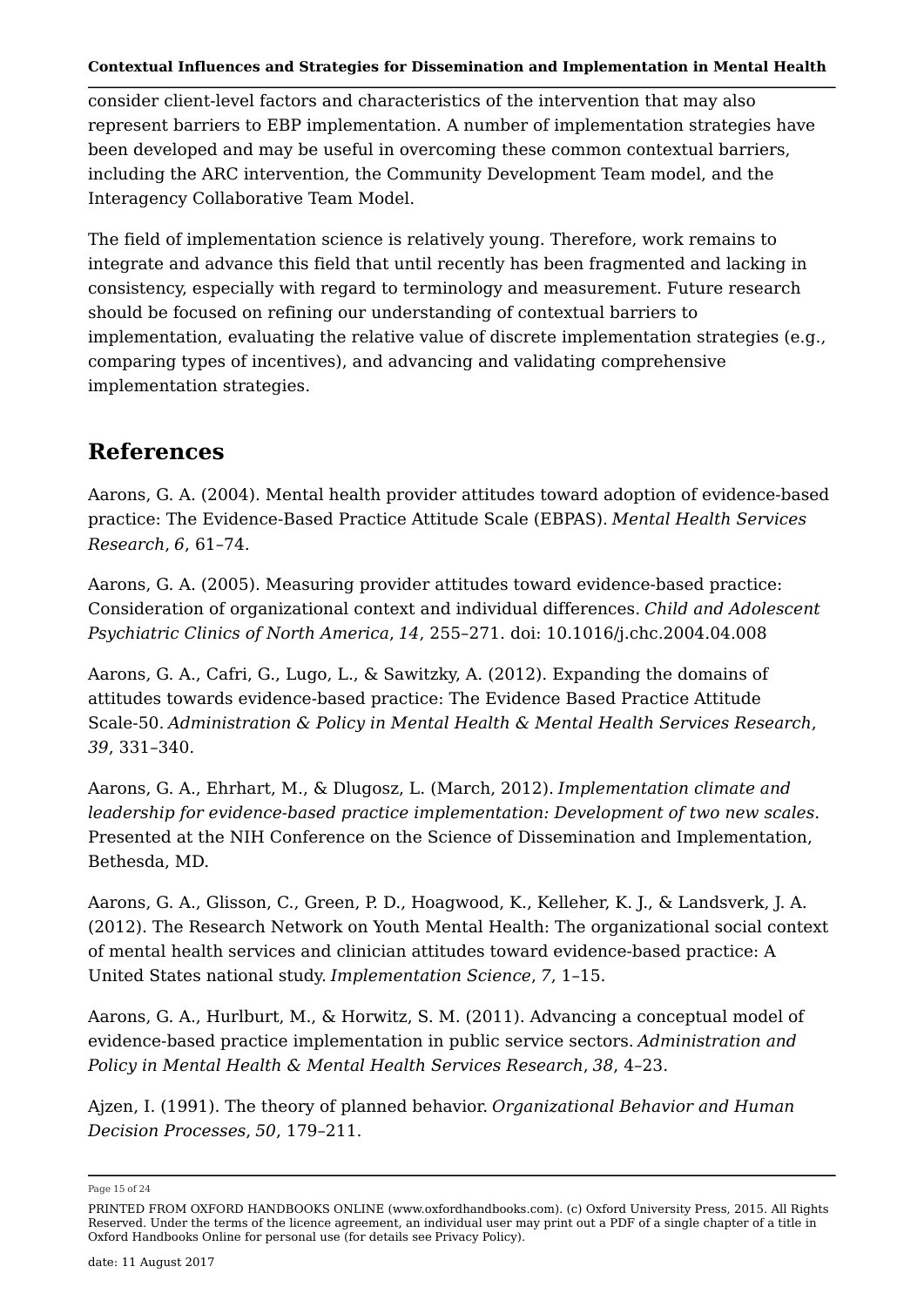Baker-Ericzen, M. J., Hurlburt, M. S., Bookman-Frazee, L., Jenkins, M. M., & Hough, R. L. (2009). Comparing child, parent, and family characteristics in usual care and empirically supported treatment research samples for children with disruptive behavior disorders. *Journal of Emotional and Behavioral Disorders*, *18*, 82–99. doi: 10.1177/1063426609336956

Bandura, A. (1977). Self-efficacy: Toward a unifying theory of behavioral change. *Psychological Review*, *84*, 191–215.

Beidas, R. S., Aarons, G., Barg, F., Evans, A., Hadley, T., Hoagwood, K., … Mandel, D. S. (2013). Policy to implementation: Evidence-based practice in community mental health— Study protocol. *Implementation Science*, *8*, 1–9.

Beidas, R. S., Ditty, M., Downey, M. M., & Edmunds, J. (2014). Professional evidencebased practice with children and adolescents. In E. S. Sburlati, H. J. Lyneham, C. A. Schniering, & R. M. Rapee (Eds.), *Evidence-based treatment of child and adolescent anxiety and depressive disorders: A competencies-based approach*. West Sussex, UK: Wiley-Blackwell.

Beidas, R. S., Edmunds, J., Ditty, M., Watkins, J., Walsh, L., Marcus, S., & Kendall, P. C. (2013). Are inner context factors related to implementation outcomes in cognitivebehavioral therapy for youth anxiety? *Administration & Policy in Mental Health & Mental Health Services Research*, *41*, 788–799. doi: 10.1007/s10488–013–0529-x

Beidas, R. S., Edmunds, J. M., Marcus, S. C., & Kendall, P. C. (2012). Training and consultation to promote implementation of an empirically supported treatment: A randomized trial. *Psychiatric Services*, *63*, 660–665.

Beidas, R. S., & Kendall, P. C. (2010). Training therapists in evidence-based practice: A critical review of studies from a systems-contextual perspective. *Clinical Psychology: Science and Practice*, *17*, 1–30.

Beidas, R. S., Suarez, L., Simpson, D., Read, K., Wei, C., Connolly, S., & Kendall, P. C. (2012). Contextual factors and anxiety in minority and European American youth presenting for treatment across two urban university clinics. *Journal of Anxiety Disorders*, *26*, 544–554. doi: 10.1016/j.janxdis.2012.02.008

Benjamin, C. L., Taylor, K. P., Goodin, S. M., & Creed, T. A. (2014). Dissemination and implementation of Cognitive Therapy for depression in schools. In R. S. Beidas & P. C. Kendall (Eds.), *Dissemination and implementation of evidence-based practices in child and adolescent mental health* (pp. 277–293). New York, NY: Oxford University Press.

Bond, G. R., Drake, R. E., McHugo, G. J., Peterson, A. E., Jones, A. M., & Williams, J. (2014). Long-term sustainability of evidence-based practices in community mental health agencies. *Administration & Policy in Mental Health & Mental Health Services Research*, *41*, 228–236. doi: 10.1007/s10488–012–0461–5

Page 16 of 24

PRINTED FROM OXFORD HANDBOOKS ONLINE (www.oxfordhandbooks.com). (c) Oxford University Press, 2015. All Rights Reserved. Under the terms of the licence agreement, an individual user may print out a PDF of a single chapter of a title in Oxford Handbooks Online for personal use (for details see Privacy Policy).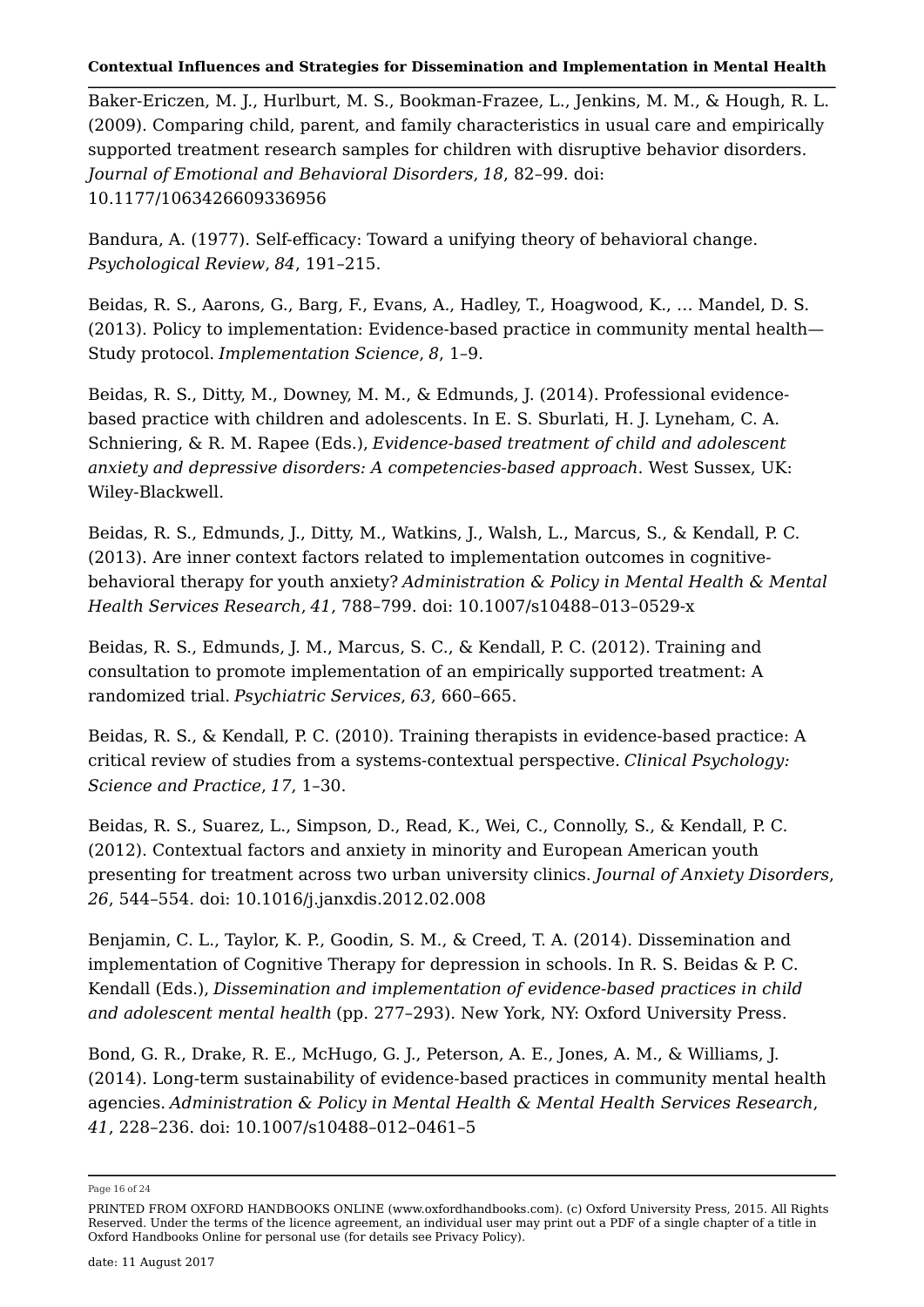Butler, A. C., Chapman, J. E., Forman, E. M., & Beck, A. T. (2006). The empirical status of cognitive-behavioral therapy: A review of meta-analyses. *Clinical Psychology Review*, *26*, 17–31.

Candel, M., & Pennings, J. (1999). Attitude-based models for binary choices: A test for choices involving an innovation. *Journal of Economic Psychology*, *20*, 547–569. doi: 10.1016/S0167–4870(99)00024–0

Chamberlain, P., Brown, C. H., Saldana, L., Reid, J., Wang, W., Marsenich, L., …Bouwman, G. (2008). Engaging and recruiting counties in an experiment on implementing evidencebased practice in California. *Administration & Policy in Mental Health & Mental Health Services Research*, *35*, 250–260. doi: 10.1007/s10488–008–0167-x

Chambers, D. A. (2014). Guiding theory for dissemination and implementation research: A reflection on models used in research and practice. In R. S. Beidas & P. C. Kendall (Eds.), *Dissemination and implementation of evidence-based practices in child and adolescent mental health* (pp. 9–21). New York, NY: Oxford University Press.

Chambers, D. A., & Azrin, S. T. (2013). Partnership: A fundamental component of dissemination and implementation research. *Psychiatric Services*, *64*, 509–511.

Chambless, D. L., & Hollon, S. D. (1998). Defining empirically supported therapies. *Journal of Consulting and Clinical Psychology*, *66*, 7–18.

Chorpita, B. F., Daleiden, E. L., Ebesutani, C., Young, J., Becker, K. D., Nakamura, B. J., … Starace, N. (2011). Evidence-based treatment of children and adolescents: An updated review of indicators of efficacy and effectiveness. *Clinical Psychology: Science & Practice*, *18*, 154–172.

Cochrane Effective Practice and Organisation of Care Group (2002). Data collection checklist (pp. 1–30).

Damschroder, L. J., Aron, D. C., Keith, R. E., Kirsh, S. R., Alexander, J. A., & Lowery, J. C. (2009). Fostering implementation of health services research findings into practice: A consolidated framework for advancing implementation science. *Implementation Science*, *4*, 1–15.

Dingfelder, H. E., Mandell, D. S., Stahmer, A. C., & Marcus, S. C. (May, 2011). *Classroom climate, program fidelity, & outcomes for students with autism*. Poster presented at the International Meeting for Autism Research (IMFAR), San Diego, CA.

Eccles, M. P., & Mittman, B. S. (2006). Welcome to implementation science. *Implementation Science*, *1*, 1–3. doi: 10.1186/1748–5908–1-1

Ehrenreich-May, J., Southam-Gerow, M. A., Hourigan, S. E., Wright, L. R., Pincus, D. B., & Weisz, J. R. (2011). Characteristics of anxious and depressed youth seen in two different

Page 17 of 24

PRINTED FROM OXFORD HANDBOOKS ONLINE (www.oxfordhandbooks.com). (c) Oxford University Press, 2015. All Rights Reserved. Under the terms of the licence agreement, an individual user may print out a PDF of a single chapter of a title in Oxford Handbooks Online for personal use (for details see Privacy Policy).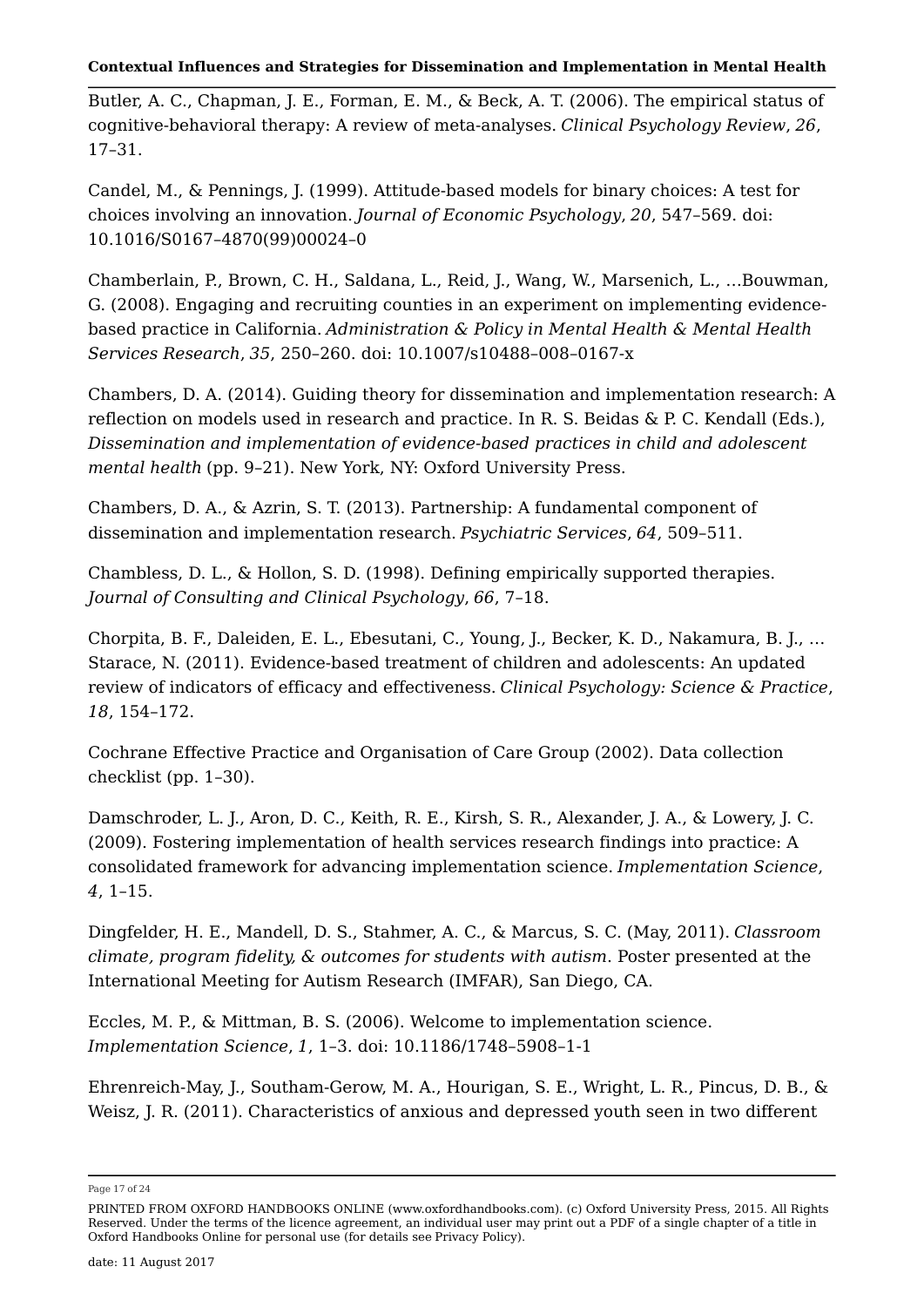clinical contexts. *Administration & Policy in Mental Health & Mental Health Services Research*, *38*, 398–411. doi: 10.1007/s10488–010–0328–6

Essock, S. M., Goldman, H. H., Van Tosh, L., Anthony, W. A., Appell, C. R., … Drake, R. E. (2003). Evidence-based practices: Setting the context and responding to concerns. *Psychiatric Clinics of North America*, *26*, 919–938.

Flanagan, M. E., Ramanujam, R., & Doebbeling, B. N. (2009). The effect of provider-and workflow-focused strategies for guideline implementation on provider acceptance. *Implementation Science*, *4*, 1–10.

Frambach, R. T., & Schillewaert, N. (2005). Organizational innovation adoption: A multilevel framework of determinants and opportunities for future research. *Journal of Business Research*, *55*, 163–176. doi: 10.1016/S0148–2963(00)00152–1

Garland, A. F., Bickman, L., & Chorpita, B. F. (2010). Change what? Identifying quality improvement targets by investigating usual mental health care. *Administration & Policy in Mental Health & Mental Health Services Research*, *37*, 15–26. doi: 10.1007/s10488– 010–0279-y

Garland, A. F., Kruse, M., & Aarons, G. A. (2003). Clinicians and outcome measurement: What's the use? *Journal of Behavioral Health Services and Research*, *30*, 393–405.

Glisson, C. (1978). Dependence of technological routinization on structural variables in human service organizations. *Administrative Science Quarterly*, *23*, 383–395.

Glisson, C. (2002). The organizational context of children's mental health services. *Clinical Child and Family Psychology Review*, *5*, 233–253.

Glisson, C., Dukes, D., & Green, P. (2006). The effects of the ARC organizational intervention on caseworker turnover, climate, and culture in children's service systems. *Child Abuse & Neglect*, *30*, 855–880.

Glisson, C., & Green, P. (2011). Organizational climate, services, and outcomes in child welfare systems. *Child Abuse & Neglect*, *35*, 582–591.

Glisson, C., & Hemmelgarn, A. (1998). The effects of organizational climate and interorganizational coordination on the quality and outcomes of children's service systems. *Child Abuse & Neglect*, *22*, 401–421.

Glisson, C., Hemmelgarn, A., Green, P., Dukes, D., Atkinson, S., & Williams, N. J. (2012). Randomized trial of the Availability, Responsiveness, and Continuity (ARC) organizational intervention with community-based mental health programs and clinicians serving youth. *Journal of the American Academy of Child & Adolescent Psychiatry*, *51*, 780–787. doi: 10.1016/j.jaac.2012.05.010

Page 18 of 24

PRINTED FROM OXFORD HANDBOOKS ONLINE (www.oxfordhandbooks.com). (c) Oxford University Press, 2015. All Rights Reserved. Under the terms of the licence agreement, an individual user may print out a PDF of a single chapter of a title in Oxford Handbooks Online for personal use (for details see Privacy Policy).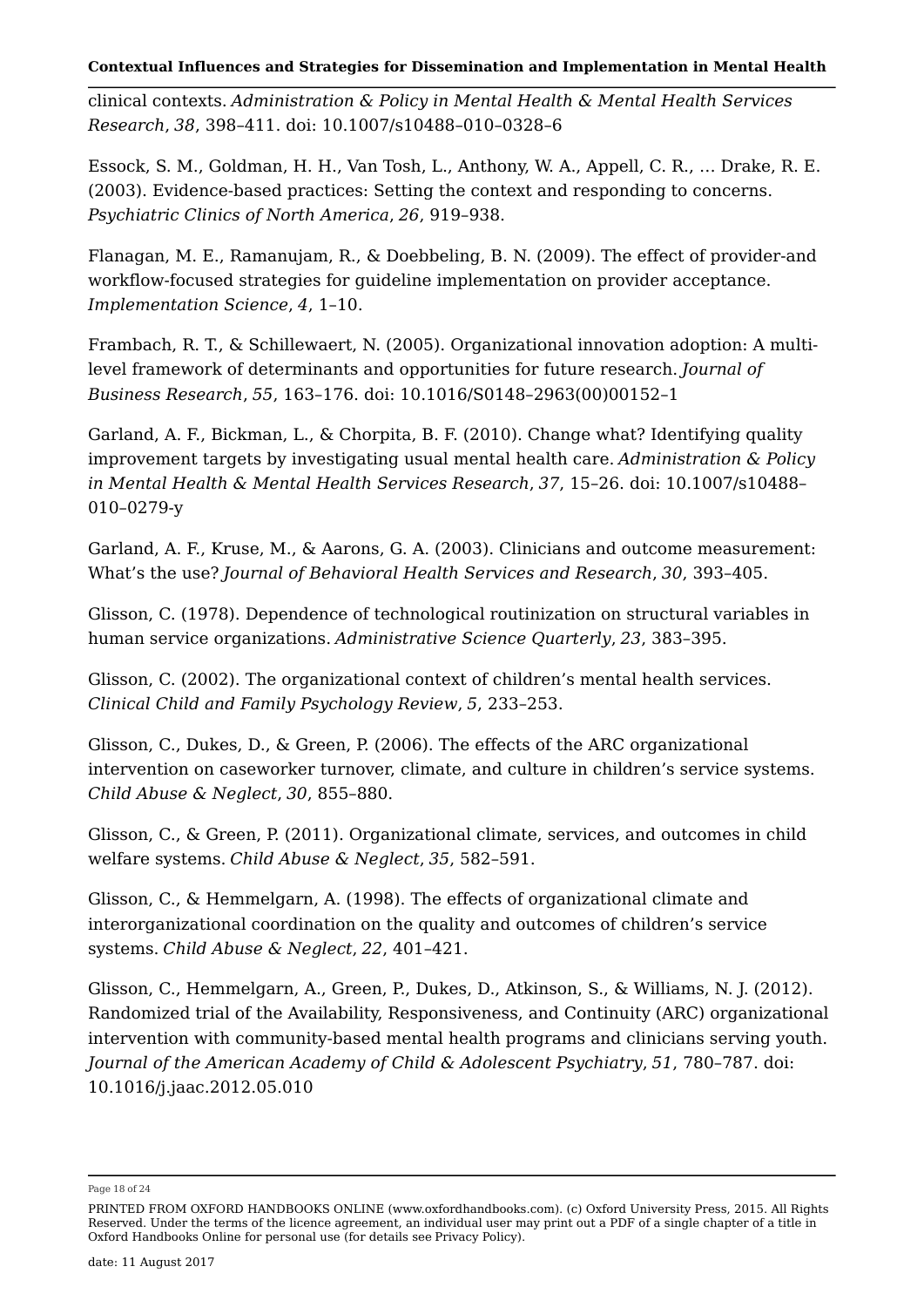Glisson, C., Hemmelgarn, A., Green, P., & Williams, N. J. (2013). Randomized trial of the Availability, Responsiveness and Continuity (ARC) organizational intervention for improving youth outcomes in community mental health programs. *Journal of the American Academy of Child & Adolescent Psychiatry*, *52*, 493–500. doi: 10.1016/j.jaac. 2013.02.005

Glisson, C., & James, L. R. (2002). The cross-level effects of culture and climate in human service teams. *Journal of Organizational Behavior*, *23*, 767–794.

Glisson, C., Landsverk, J. A., Schoenwald, S. K., Kelleher, K. J., Hoagwood, K. E., Mayberg, S., & Green, P. (2008). The Research Network on Youth Mental Health: Assessing the Organizational Social Context (OSC) of mental health services: Implications for research and practice. *Administration & Policy in Mental Health & Mental Health Services Research*, *35*, 98–113.

Glisson, C., Schoenwald, S., Hemmelgarn, A., Green, P., Dukes, D., Armstrong, K., & Chapman, J. (2010). Randomized trial of MST and ARC in a two-level evidence-based treatment implementation strategy. *Journal of Consulting and Clinical Psychology*, *78*, 537–550.

Glisson, C., & Schoenwald, S. K. (2005). The ARC organizational and community intervention strategy for implementing evidence-based children's mental health treatments. *Mental Health Services Research*, *7*, 243–259. doi: 10.1007/s11020–005– 7456–1

Glisson, C., Schoenwald, S. K., Kelleher, K. J., Landsverk, J. A., Hoagwood, K. E., Mayberg, S., & Green, P. (2008). The Research Network on Youth Mental Health: Therapist turnover and new program sustainability in mental health clinics as a function of organizational culture, climate and service structure. *Administration & Policy in Mental Health & Mental Health Services Research*, *35*, 124–133.

Grant, A., & Wrzesniewski, A. (2010). I won't let you down … or will I? Core selfevaluations, other-orientation, anticipated guilt and gratitude, and job performance. *Journal of Applied Psychology*, *95*, 108–121.

Greenhalgh, T., Robert, G., Macfarlane, F., Bate, P., & Kyriakidou, O. (2004). Diffusion of innovations in service organizations: Systematic review and recommendations. *Milbank Quarterly*, *82*, 581–629.

Grol, R., Bosch, M. C., Hulscher, M. E. J., Eccles, M. P., & Wensing, M. (2007). Planning and studying improvement in patient care: The use of theoretical perspectives. *The Milbank Quarterly*, *85*, 93–138. doi: 10.1111/j.1468–0009.2007.00478.x

Henshaw, E., & Freedman-Doan, C. (2009). Conceptualizing mental health care utilization using the Health Belief Model. *Clinical Psychology: Science and Practice*, *16*, 420–439.

Page 19 of 24

PRINTED FROM OXFORD HANDBOOKS ONLINE (www.oxfordhandbooks.com). (c) Oxford University Press, 2015. All Rights Reserved. Under the terms of the licence agreement, an individual user may print out a PDF of a single chapter of a title in Oxford Handbooks Online for personal use (for details see Privacy Policy).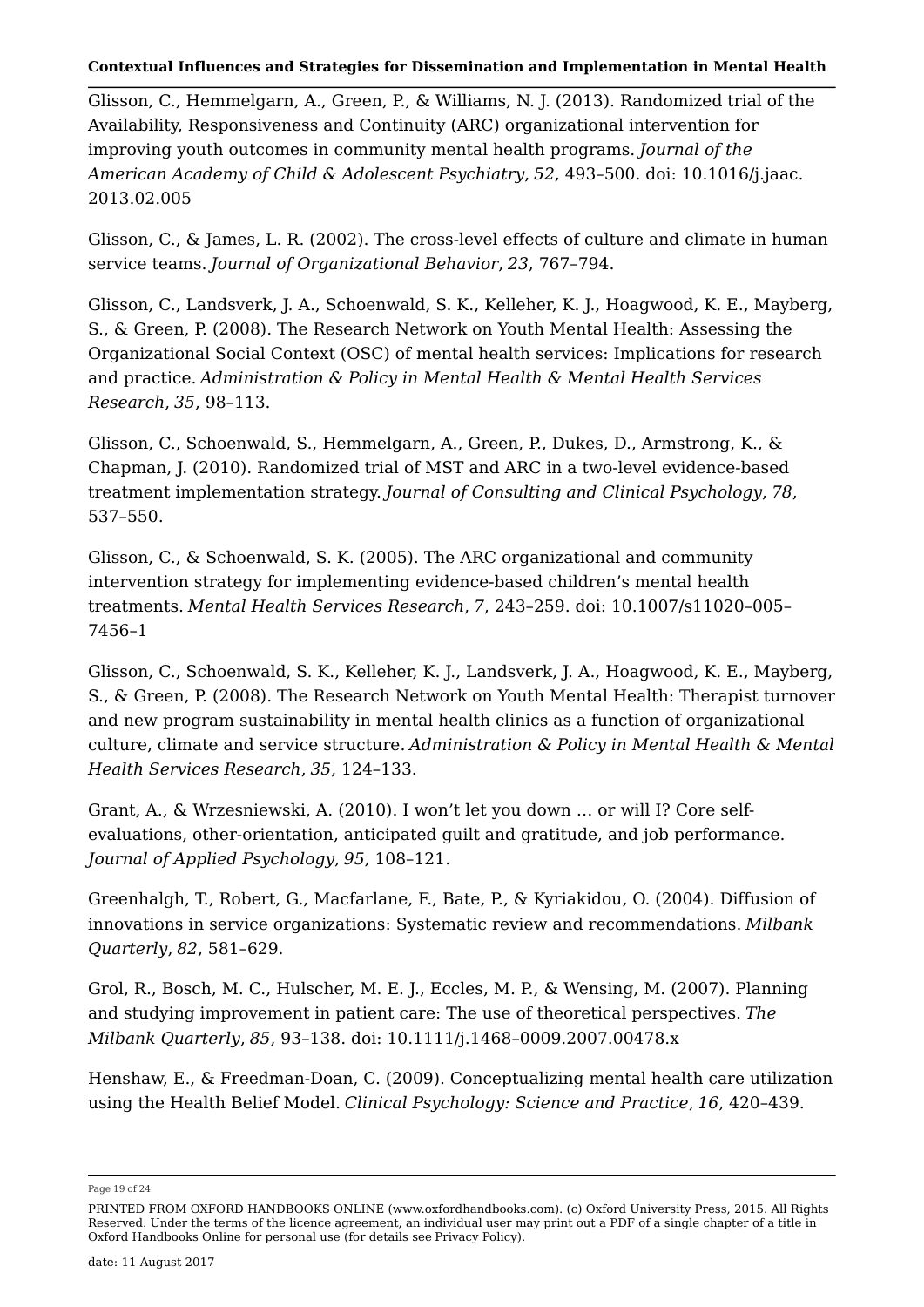Herschell, A. D., Kolko, D. J., Baumann, B. L., & Davis, A. C. (2010). The role of therapist training in the implementation of psychosocial treatments: A review and critique with recommendations. *Clinical Psychology Review*, *30*, 448–466.

Hoagwood, K. E., Burns, B. J., Kiser, L., Heather, R., & Schoenwald, S. K. (2001). Evidence-based practice in child and adolescent mental health services. *Psychiatric Services*, *52*, 1179–1189.

Hurlburt, M., Aarons, G. A., Fettes, D., Willging, C., Gunderson, L., & Chaffin, M. J. (2014). Interagency collaborative team model for capacity building to scale-up evidencebased practice. *Children and Youth Services Review*, *39*, 160–168. doi: 10.1016/ j.childyouth.2013.10.005

Institute of Medicine. (2001). Crossing the quality chasm: A new health system for the 21st Century. Washington, DC: National Academies Press.

Isett, K. R., Burnam, M. A., Coleman-Beattie, B., Hyde, P. S., Morrissey, J. P., Magnabosco, J., … Goldman, H. H. (2007). The state policy context of implementation issues for evidence-based practices in mental health. *Psychiatric Services*, *58*, 914–921.

Jacobs, S. R., Weiner, B. J., & Bunger, A. C. (2014). Context matters: Measuring implementation climate among individuals and groups. *Implementation Science*, *9*. doi: 10.1186/1748–5908–9-46

Kiviniemi, M., Bennett, A., Zaiter, M., & Marshall, J. (2011). Individual-level factors in colorectal cancer screening: A review of the literature on the relation of individual-level health behavior constructs and screening behavior. *Psycho-Oncology*, *20*, 1023–1033.

Klein, K. T., & Sorra, J. S. (1996). The challenge of innovation implementation. *The Academy of Management Review*, *21*, 1055–1088.

Lee, M. L., & Mittman, B. S. (July, 2012). *Quantitative approaches for studying contextdependent, time-varying, adaptable complex social interventions*. Paper presented at the Veterans Affairs Health Services Research and Development Service (HSR&D), Los Angeles, CA.

Lim, A., Nakamura, B. J., Higa-McMillan, C. K., Shimabukuro, S., & Slavin, L. (2012). Effects of workshop trainings on evidence-based practice knowledge and attitudes among youth community mental health providers. *Behavior Research and Therapy*, *50*, 397–406.

Magnabosco, J. L. (2006). Innovations in mental health services implementation: A report on state-level data from the U.S. Evidence-Based Practices Project. *Implementation Science*, *1*. doi: 10.1186/1748-5908-1-13

Massatti, R. R., Sweeney, H. A., Panzano, P. C., & Roth, D. (2008). The de-adoption of Innovative Mental Health Practices (IMHP): Why organizations choose not to sustain an

Page 20 of 24

PRINTED FROM OXFORD HANDBOOKS ONLINE (www.oxfordhandbooks.com). (c) Oxford University Press, 2015. All Rights Reserved. Under the terms of the licence agreement, an individual user may print out a PDF of a single chapter of a title in Oxford Handbooks Online for personal use (for details see Privacy Policy).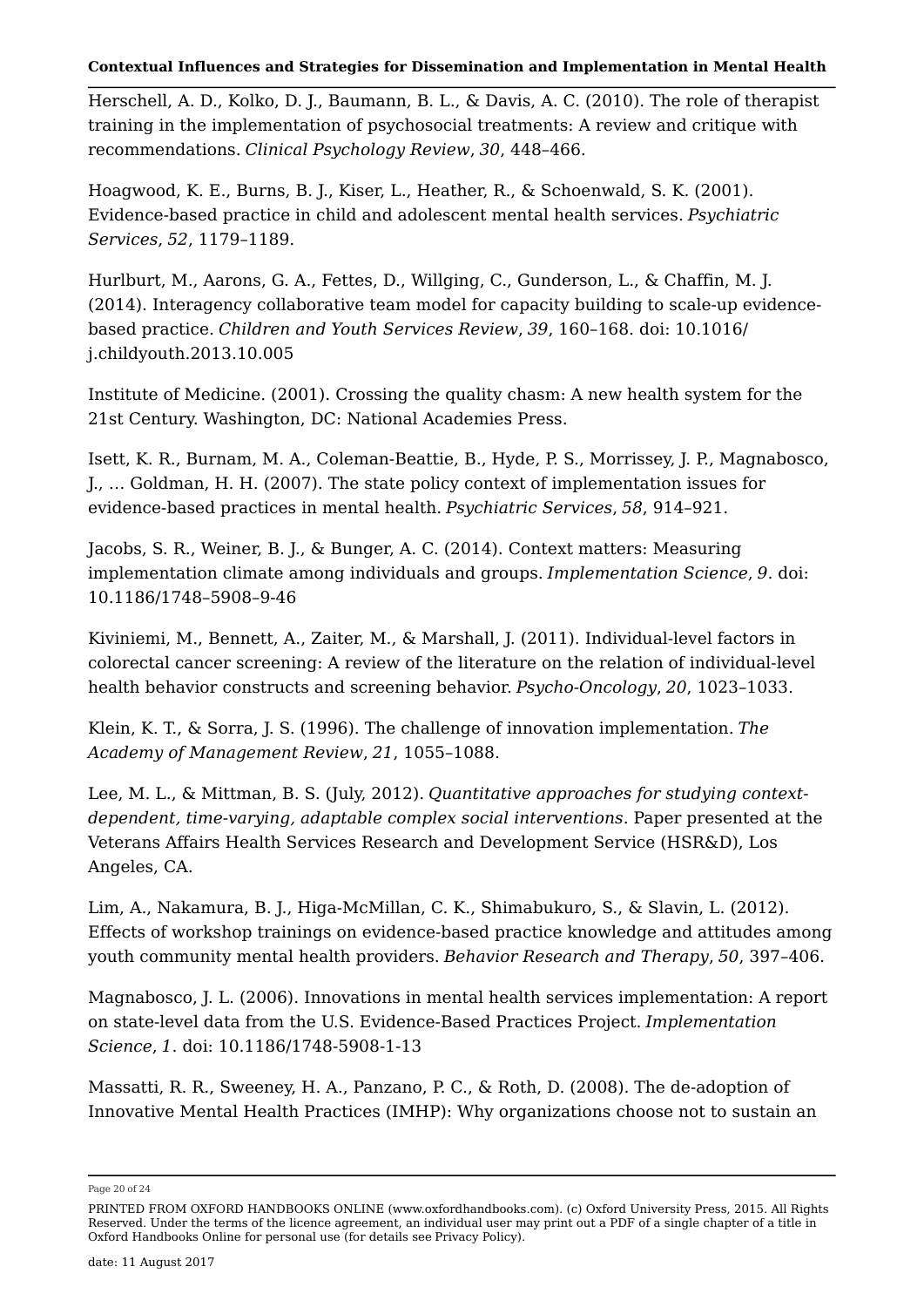IMHP. *Administration & Policy in Mental Health & Mental Health Services Research*, *35*, 50–65.

Mazza, D., Bairstow, P., Buchan, H., Chakraborty, S. P., Van Hecke, O., Grech, C., & Kunnamo, I. (2013). Refining a taxonomy for guideline implementation: Results of an exercise in abstract classification. *Implementation Science*, *8*, 1–10. doi: 10.1186/1748– 5908–8-32

Mendel, P., Meredith, L. S., Schoenbaum, M., Sherbourne, C. D., & Wells, K. B. (2008). Interventions in organizational and community context: A framework for building evidence on dissemination and implementation in health services research. *Administration & Policy in Mental Health & Mental Health Services Research*, *35*, 21–37.

Michie, S., Richardson, M., Johnston, M., Abraham, C., Francis, J., Hardeman, W., … Wood, C. E. (2013). The behavior change technique taxonomy  $(v1)$  of 93 hierarchically clustered techniques: Building an international consensus for the reporting of behavior change interventions. *Annals of Behavioral Medicine*, *46*, 81–95. doi: 10.1007/s12160– 013–9486–6

Mittman, B. S. (2012). Implementation science in health care. In R. C. Brownson, G. A. Colditz, & E. K. Proctor (Eds.), *Dissemination and implementation research in health: Translating science to practice* (pp. 400–418). New York, NY: Oxford University Press.

New Freedom Commission on Mental Health. (2003). Achieving the promise: Transforming mental health care in America. *Final Report.* (DHHS Pub. No. SMA-03– 3832). Rockville, MD: U.S. Department of Health and Human Services.

Novins, D. K., Green, A. E., Legha, R. K., & Aarons, G. A. (2013). Dissemination and implementation of evidence-based practices for child and adolescent mental health: A systematic review. *Journal of the American Academy of Child & Adolescent Psychiatry*, *52*, 1009–1025. doi: 10.1016/j.jaac.2013.07.012

Palinkas, L. A., & Soydan, H. (2012). *Translation and implementation of evidence-based practice*. Oxford, UK: Oxford University Press.

Powell, B. J., Hausmann-Stabile, C., & McMillen, J. C. (2013). Mental health clinicians' experiences of implementing evidence-based treatments. *Journal of Evidence-Based Social Work*, *10*, 396–409.

Powell, B. J., McMillen, J. C., Proctor, E. K., Carpenter, C. R., Griffey, R. T., Bunger, A. C., … York, J. L. (2012). A compilation of strategies for implementing clinical innovations in health and mental health. *Medical Care Research and Review*, *69*, 123–157.

Proctor, E. K., & Brownson, R. C. (2012). Measurement issues in dissemination and implementation research. In R. C. Brownson, G. A. Colditz, & E. K. Proctor (Eds.),

Page 21 of 24

PRINTED FROM OXFORD HANDBOOKS ONLINE (www.oxfordhandbooks.com). (c) Oxford University Press, 2015. All Rights Reserved. Under the terms of the licence agreement, an individual user may print out a PDF of a single chapter of a title in Oxford Handbooks Online for personal use (for details see Privacy Policy).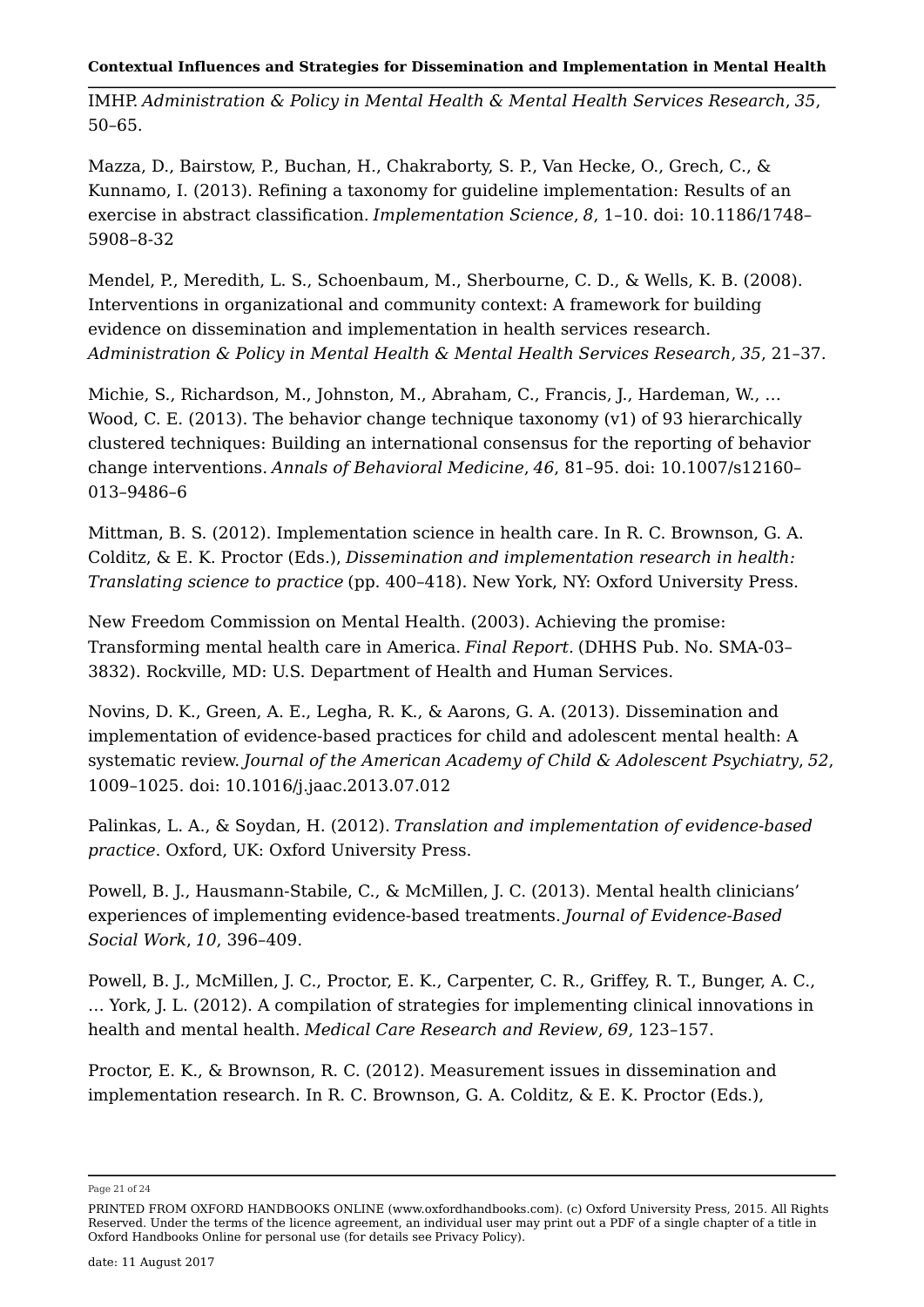*Dissemination and implementation research in health: Translating science to practice* (pp. 261–280). New York, NY: Oxford University Press.

Proctor, E. K., Landsverk, J., Aarons, G., Chambers, D., Glisson, C., & Mittman, B. (2009). Implementation research in mental health services: An emerging science with conceptual, methodological, and training challenges. *Administration & Policy in Mental Health & Mental Health Services Research*, *36,* 24–34. doi: 10.1007/s10488–008–0197–4

Proctor, E. K., Powell, B. J., Baumann, A. A., Hamilton, A. M., & Santens, R. L. (2012). Writing implementation research grant proposals: Ten key ingredients. *Implementation Science*, *7*, 96. doi: 10.1186/1748–5908–7-96

Proctor, E. K., Powell, B. J., & Feely, M. (2014). Measurement in dissemination and implementation science. In R. S. Beidas, P. C. Kendall, (Eds.), *Dissemination and implementation of evidence-based practices in child and adolescent mental health*. New York, NY: Oxford University Press.

Proctor, E. K., Powell, B. J., & McMillen, J. C. (2013). Implementation strategies: Recommendations for specifying and reporting. *Implementation Science*, *8*, 1–11. doi: 10.1186/1748–5908–8-139

Proctor, E. K., Silmere, H., Raghavan, R., Hovmand, P., Aarons, G. A., Bunger, A., … Hensley, M. (2011). Outcomes for implementation research: Conceptual distinctions, measurement challenges, and research agenda. *Administration & Policy in Mental Health & Mental Health Services Research*, *38*, 65–76. doi: 10.1007/s10488–010–0319–7

Raghavan, R., Bright, C. L., & Shadoin, A. L. (2008). Toward a policy ecology of implementation of evidence-based practices in public mental health settings. *Implementation Science, 3*, 26. doi: 10.1186/1748–5908-3–26

Rogers, E. M. (2003). *Diffusion of innovations* (5th ed.). New York, NY: Free Press.

Saldana, L., & Chamberlain, P. (2012). Supporting implementation: The role of community development teams to build infrastructure. *American Journal of Community Psychology*, *50*, 334–346.

Scheirer, M. A. (2013). Linking sustainability research to intervention types. *American Journal of Public Health*, *103*, e76–e80. doi: 10.2105/AJPH.2012.300976

Solberg, L. I., Brekke, M. L., Fazio, C. J., Fowles, J., Jacobsen, D. N., Kottke, T. E., … Rolnick, S. J. (2000). Lessons from experienced guideline implementers: Attend to many factors and use multiple strategies. *Journal on Quality Improvement*, *26*, 171–188.

Sosna, T., & Marsenich, L. (2006). Community development team model: Supporting the model adherent implementation of programs and practices. Sacramento, CA: California Institute for Mental Health.

Page 22 of 24

PRINTED FROM OXFORD HANDBOOKS ONLINE (www.oxfordhandbooks.com). (c) Oxford University Press, 2015. All Rights Reserved. Under the terms of the licence agreement, an individual user may print out a PDF of a single chapter of a title in Oxford Handbooks Online for personal use (for details see Privacy Policy).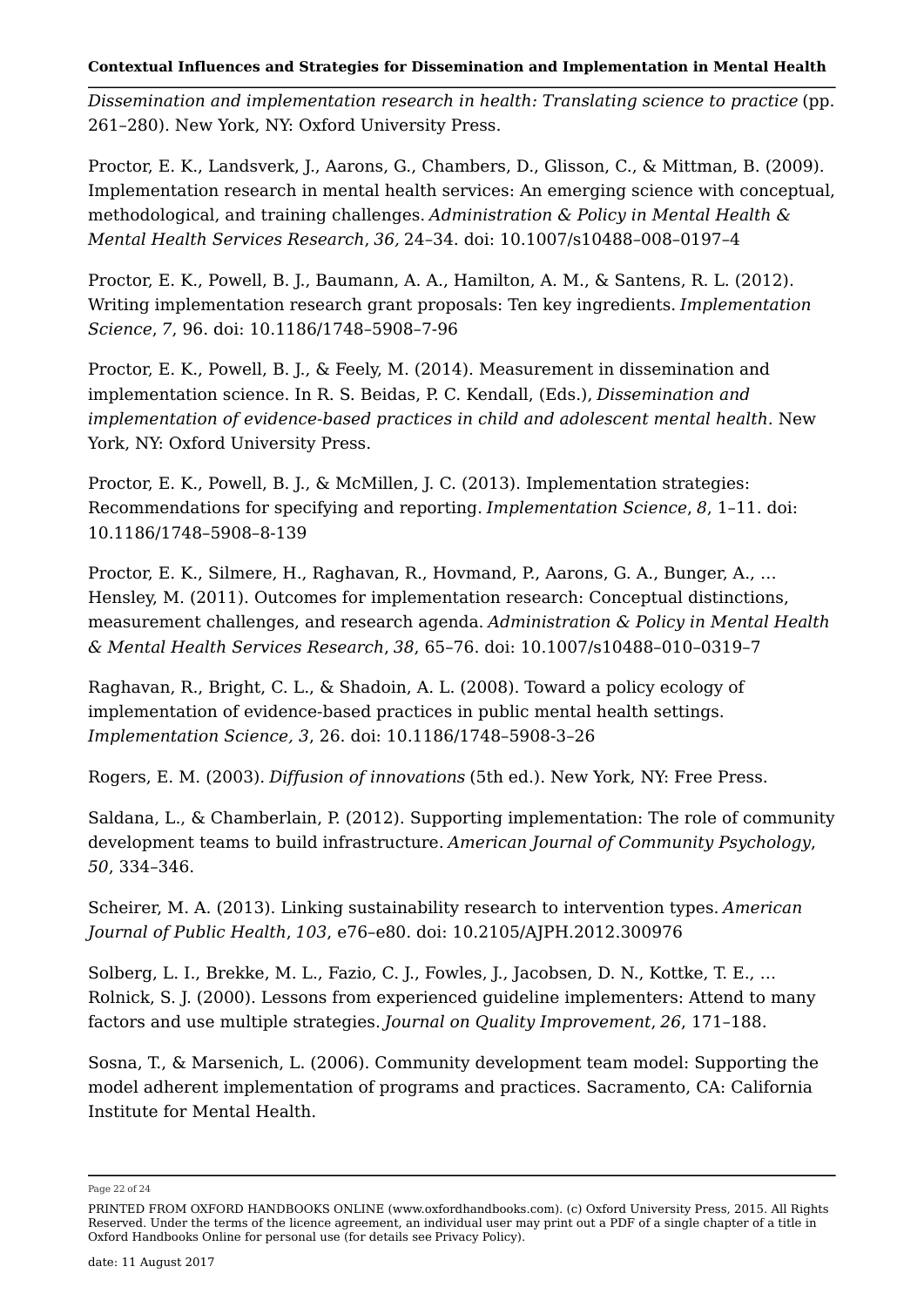Southam-Gerow, M. A., Chorpita, B. F., Miller, L. M., & Gleacher, A. A. (2008). Are children with anxiety disorders self-referred to a university clinic like those from the public mental health system? *Administration & Policy in Mental Health & Mental Health Services Research*, *35*, 168–180.

Southam-Gerow, M. A., Hourigan, S. E., & Allin, R. B. (2009). Adapting evidence-based mental health treatments in community settings: Preliminary results from a partnership approach. *Behavior Modification*, *33*, 82–103.

Southam-Gerow, M. A., Weisz, J. R., & Kendall, P. C. (2003). Youth with anxiety disorders in research and service clinics: Examining client differences and similarities. *Journal of Clinical Child and Adolescent Psychology*, *32*, 375–385.

Spring, B. (2007). Evidence-based practice in clinical psychology: What it is, why it matters, what you need to know. *Journal of Clinical Psychology*, *63*, 611–631.

Stark, K. D., Arora, P., & Funk, C. L. (2011). Training in school psychologists to conduct evidence-based treatments for depression. *Psychology in the Schools*, *48*, 272–282.

Stewart, R. E., & Chambless, D. L. (2007). Does psychotherapy research inform treatment decision in private practice? *Journal of Clinical Psychology*, *63*, 267–281.

Swain, K., Whitley, R., McHugo, G. J., & Drake, R. E. (2010). The sustainability of evidence-based practices in routine mental health agencies. *Community Mental Health Journal*, *46*, 119–129.

Tabak, R. G., Khoong, E. C., Chambers, D. A., & Brownson, R. C. (2012). Bridging research and practice: Models for dissemination and implementation research. *American Journal of Preventative Medicine*, *43*, 337–350. doi: 10.1016/j.amepre.2012.05.024

U.S. Department of Health and Human Services. (1999). *Mental health: A report of the Surgeon General*. Rockville, MD: National Institute of Mental Health.

Weiner, B. J., Belden, C. M., Bergmire, D. M., & Johnston, M. (2011). The meaning and measurement of implementation climate. *Implementation Science*, *6*, 78. doi: 10.1186/1748–5908–6-78

Weissman, M. M., Verdeli, H., Gameroff, M. J., Bledsoe, S. E., Betts, K., Mufson, L., … Wickramaratne, P. (2006). National survey of psychotherapy training in psychiatry, psychology, and social work. *Archives of General Psychiatry*, *63*, 925–934.

Williams, N. I., & Glisson, C. (2014). The role of organizational culture and climate in the dissemination and implementation of empirically supported treatments for youth. In R. S. Beidas & P. C. Kendall (Eds.), *Dissemination and implementation of evidence-based practices in child and adolescent mental health* (pp. 61–81). New York, NY: Oxford University Press.

Page 23 of 24

PRINTED FROM OXFORD HANDBOOKS ONLINE (www.oxfordhandbooks.com). (c) Oxford University Press, 2015. All Rights Reserved. Under the terms of the licence agreement, an individual user may print out a PDF of a single chapter of a title in Oxford Handbooks Online for personal use (for details see Privacy Policy).